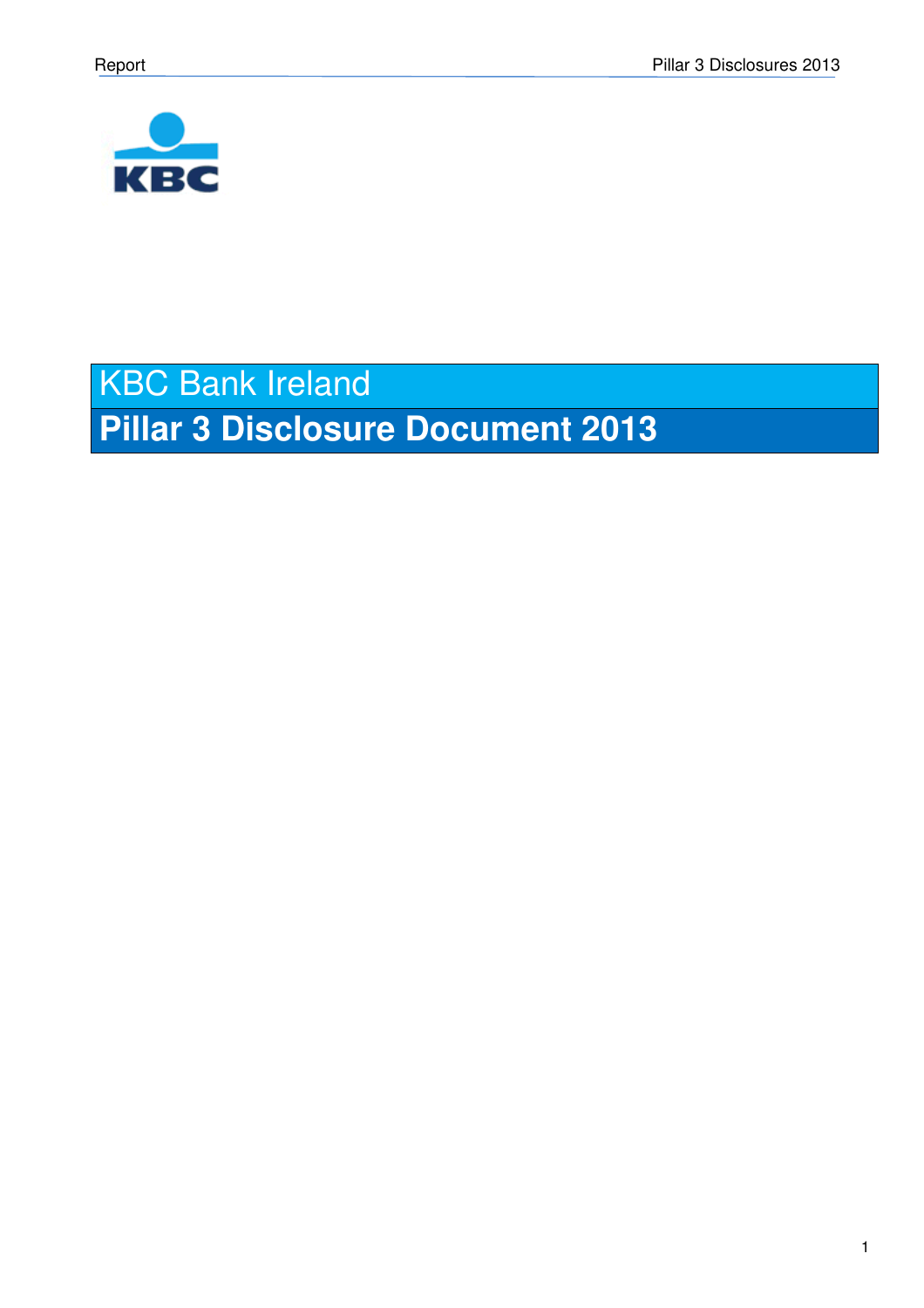# **Contents**

| 2.1<br>2.2<br>2.3                                    | <b>MACRO ECONOMIC FACTORS</b><br><b>KBCI 2013 HIGHLIGHTS</b><br><b>DISCLOSURE POLICY</b>                                                                                                                                                                                                                                              | 5<br>5<br>$6\phantom{1}$                                                    |
|------------------------------------------------------|---------------------------------------------------------------------------------------------------------------------------------------------------------------------------------------------------------------------------------------------------------------------------------------------------------------------------------------|-----------------------------------------------------------------------------|
|                                                      |                                                                                                                                                                                                                                                                                                                                       | $\overline{7}$                                                              |
| 3.1<br>3.2<br>3.3<br>3.4<br>3.5<br>3.6<br>3.7<br>3.8 | <b>BOARD OF DIRECTORS</b><br><b>RISK COMMITTEE</b><br><b>EXECUTIVE COMMITTEE</b><br><b>KBCI MANAGEMENT</b><br>THE CHIEF RISK OFFICER AND THE RISK MANAGEMENT DEPARTMENT<br>RISK OVERSIGHT COMMITTEE AND ITS SUBCOMMITTEES<br>THE AUDIT REGULATORY & COMPLIANCE (ARC) COMMITTEE<br><b>GOVERNANCE SURROUNDING REMUNERATION AND RISK</b> | 7<br>$\,8\,$<br>$\bf 8$<br>$\,8\,$<br>$\bf 8$<br>8<br>$\boldsymbol{9}$<br>9 |
|                                                      |                                                                                                                                                                                                                                                                                                                                       | .10                                                                         |
| 4.1<br>4.2<br>4.3<br>4.4                             | <b>RISK APPETITE</b><br><b>POLICY &amp; PROCESSES</b><br><b>REGULATORY CAPITAL</b><br><b>ECONOMIC CAPITAL</b>                                                                                                                                                                                                                         | 10<br>10<br>11<br>14                                                        |
|                                                      |                                                                                                                                                                                                                                                                                                                                       | .14                                                                         |
| 5.1<br>5.2<br>5.3<br>5.4<br>5.5<br>5.6<br>5.7<br>5.8 | <b>STRATEGY AND PROCESSES</b><br><b>SCOPE OF CREDIT RISK DISCLOSURES</b><br><b>EXPOSURE TO CREDIT RISK</b><br><b>IMPAIRED &amp; PAST DUE NOT IMPAIRED</b><br><b>APPROACHES TO CREDIT RISK</b><br><b>CREDIT RISK MITIGATION TECHNIQUES</b><br><b>INTERNAL MODELLING</b><br><b>COUNTERPARTY CREDIT RISK</b>                             | 14<br>15<br>15<br>16<br>17<br>18<br>18<br>20                                |
|                                                      |                                                                                                                                                                                                                                                                                                                                       | 21                                                                          |
| 6.1<br>6.2<br>6.3                                    | <b>STRATEGY &amp; PROCESSES</b><br><b>SCOPE OF LIQUIDITY RISK MANAGEMENT</b><br><b>STRUCTURAL LIQUIDITY RISK</b>                                                                                                                                                                                                                      | 21<br>21<br>21                                                              |
|                                                      |                                                                                                                                                                                                                                                                                                                                       | $21 \,$                                                                     |
| 7.1                                                  | <b>TOTAL OUTSTANDING SECURITISED EXPOSURES</b>                                                                                                                                                                                                                                                                                        | 22                                                                          |
|                                                      |                                                                                                                                                                                                                                                                                                                                       | $22 \,$                                                                     |
| 8.1<br>8.2<br>8.3<br>8.4                             | <b>SOURCES OF ALM RISK</b><br><b>MEASUREMENT METHODOLOGY FOR ALM RISK</b><br><b>MANAGEMENT AND MONITORING OF ALM RISK</b><br><b>MITIGATION OF ALM RISK</b>                                                                                                                                                                            | 23<br>23<br>23<br>24                                                        |
|                                                      |                                                                                                                                                                                                                                                                                                                                       | .24                                                                         |
| 9.1<br>9.2<br>9.3                                    | <b>STRATEGY &amp; PROCESSES</b><br><b>SCOPE OF OPERATIONAL RISK MANAGEMENT</b><br><b>OPERATIONAL RISK GOVERNANCE</b>                                                                                                                                                                                                                  | 24<br>24<br>24                                                              |
|                                                      |                                                                                                                                                                                                                                                                                                                                       | $.25\,$                                                                     |
| 10.1<br>10.2<br>10.3                                 | <b>SOURCES OF BUSINESS/STRATEGY RISK</b><br><b>MEASUREMENT METHODOLOGY FOR BUSINESS/STRATEGY RISK</b><br><b>MANAGEMENT AND MONITORING OF BUSINESS/STRATEGY RISK</b>                                                                                                                                                                   | 25<br>25<br>25                                                              |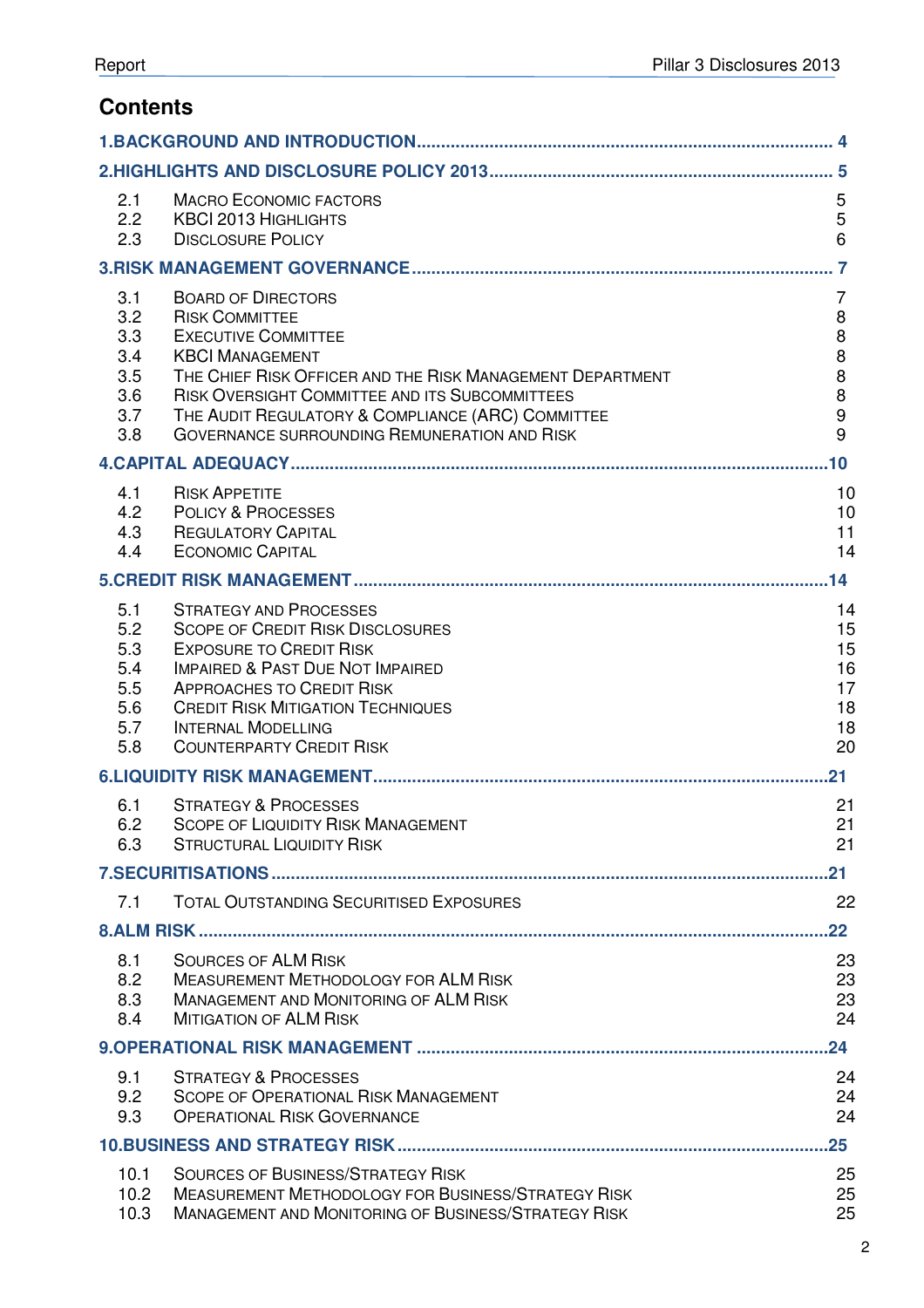| 10.4                         | <b>MITIGATION OF BUSINESS/STRATEGY RISK</b>                                                                                                                                                    | 25                   |
|------------------------------|------------------------------------------------------------------------------------------------------------------------------------------------------------------------------------------------|----------------------|
|                              |                                                                                                                                                                                                | $25\,$               |
| 11.1<br>11.2<br>11.3<br>11.4 | <b>SOURCES OF REPUTATIONAL RISK</b><br><b>MEASUREMENT METHODOLOGY FOR REPUTATIONAL RISK</b><br><b>MANAGEMENT AND MONITORING OF REPUTATIONAL RISK</b><br><b>MITIGATION OF REPUTATIONAL RISK</b> | 26<br>26<br>26<br>26 |
|                              |                                                                                                                                                                                                | $26 \,$              |
| 12.1<br>12.2<br>12.3         | <b>SOURCES OF PENSION RISK</b><br><b>MANAGEMENT AND MONITORING OF PENSION RISK</b><br><b>MITIGATION OF PENSION RISK</b>                                                                        | 27<br>27<br>27       |
|                              |                                                                                                                                                                                                | 27                   |
| 13.1<br>13.2<br>13.3<br>13.4 | <b>STRESS TESTING PILLAR III DISCLOSURE</b><br><b>SCENARIO STRESS TESTS:</b><br><b>SENSITIVITY STRESS TESTS:</b><br><b>REVERSE STRESS TESTS</b>                                                | 27<br>27<br>28<br>28 |
| 13.5                         | <b>RISK SPECIFIC STRESS TESTS:</b>                                                                                                                                                             | 28                   |

13.5 FISK SPECIFIC STRESS TESTS:<br>13.6 ICAAP STRESS TESTING 29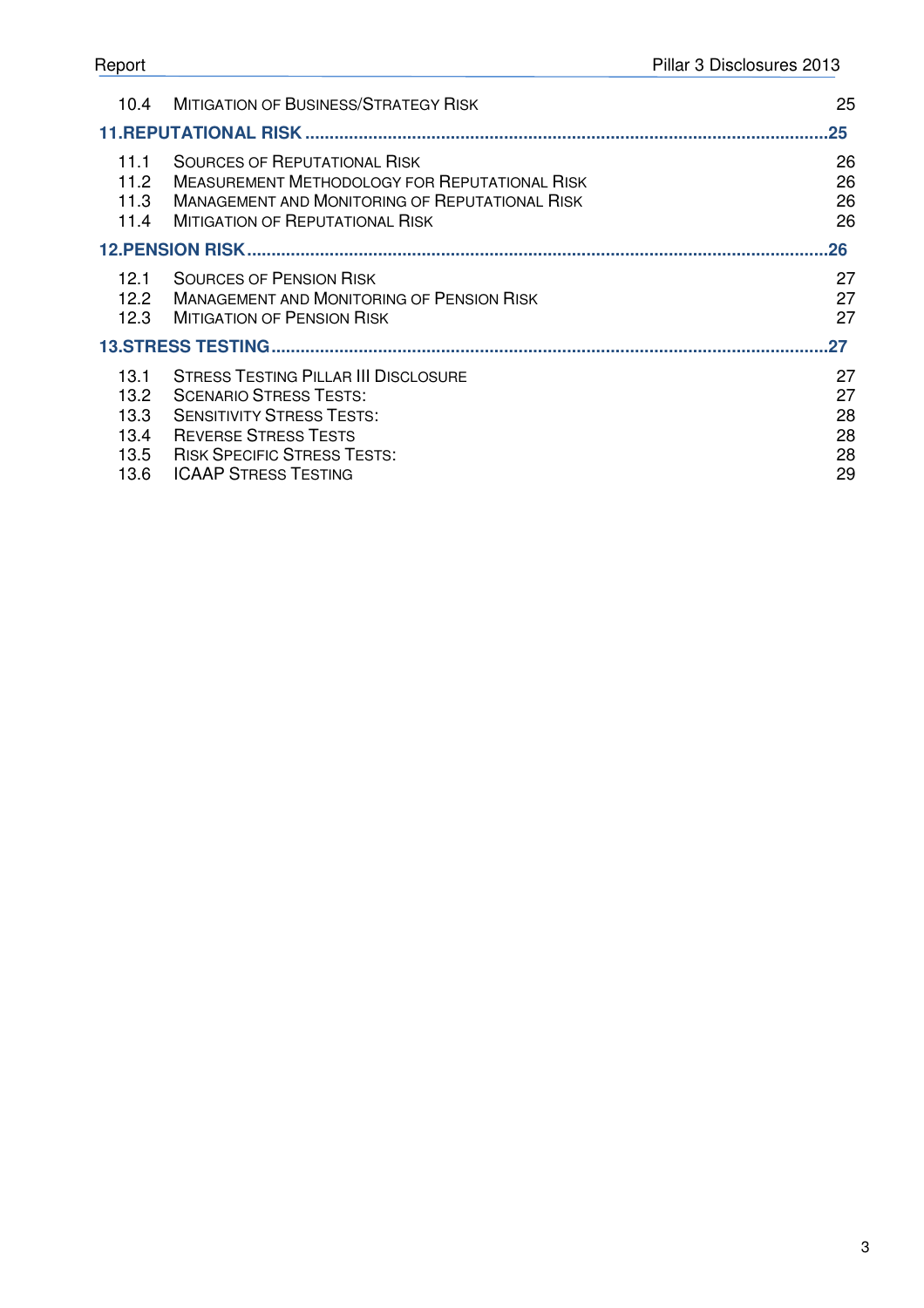#### **1. Background and Introduction**

KBC Bank Ireland plc (KBCI) is a wholly owned subsidiary of KBC Bank NV, one of Europe's largest banks. KBCI has been operating in Ireland for over 40 years and became a member of the KBC group in 1978.

KBCI prepares consolidated financial statements under International Financial Reporting Standards (IFRS). KBCI is a credit institution authorised by the Central Bank of Ireland (CBI) and is required to file regulatory returns with the CBI for the purpose of assessing, inter alia, its capital adequacy and balance sheet. All subsidiaries are consolidated for both financial statement presentation and regulatory reporting.

KBCI is required to comply with the Capital Requirements Directive (CRD). The CRD was transposed into Irish law in 2006. The CRD is the basis for implementing the Basel II reporting framework.<sup>1</sup>

The CRD has three pillars;

**Pillar 1** – This pillar specifies the minimum capital requirement a bank must hold for Credit risk, Market risk and Operational risk.

**Pillar 2** – This pillar introduced the ability of banks to estimate their own capital through an Internal Capital Adequacy Assessment Process (ICAAP). The ICAAP is subject to supervisory review from the Central Bank of Ireland, through the Supervisory Review and Evaluation Process (SREP). Pillar 2 also includes liquidity risk, business risk, interest rate risk, pension risk and concentration risk.

**Pillar 3** – The CRD under Pillar 3 requires KBCI to disclose capital and risk management information.

This report is based on the Basel II reporting framework's third pillar and the resulting disclosure requirements for KBCI as at 31 December 2013. Pillar 3 of the framework relates to the disclosure of risk management information to the market, both quantitative and qualitative. This document sets out the information as required by the framework.

KBCI is deemed to be a material subsidiary of KBC Bank NV and as such is required to comply with the Pillar 3 disclosure requirements.

This report is produced on an annual basis to coincide with the annual statutory accounts with information as at 31 December. Comparative data has been included where relevant.

 1 CRD IV is applicable from January 2014.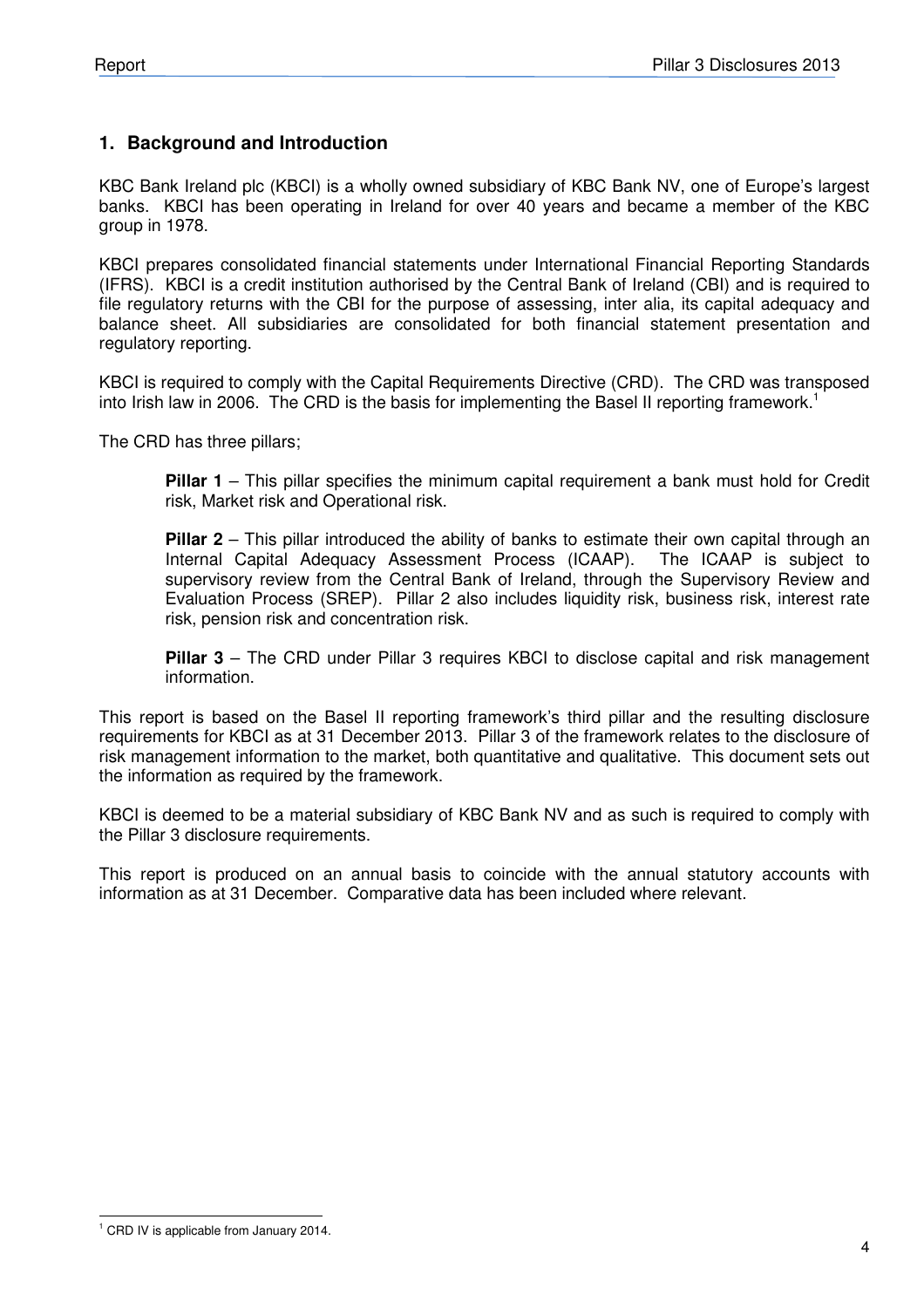### **2. Highlights and Disclosure Policy 2013**

#### **2.1 Macro Economic factors**

Throughout 2013, a gradual yet uneven trend towards stabilisation, followed by early stage recovery, unfolded in the Irish economy. In time, this should lead to a materially healthier operating environment for KBC Bank Ireland plc. but there will be unmistakeably a time lag between improvements in the macro economy and better underlying conditions for its customers. For these reasons, while substantial progress has been made to address the issues of credit arrears and bank sector profitability, 2013 was a year of further challenge for the Bank and for its customers.

Overall the Bank reported loan impairment costs totalling €1,059 million for the year. The Bank's capital base, however, was solid with a Tier 1 Capital Ratio of 12.23% as at 31 December 2013, following a further injection of capital by the Bank's parent, KBC Bank N.V..

#### **2.2 KBCI 2013 Highlights**

**Embedding Risk Management** - The Risk Management function has continued to develop and expand in 2013. More detail on the structure of the Risk Management function can be found in the risk management governance section of this report.

**Lending Portfolio** - The overall granted portfolio has reduced by €652m (4%) in 2013. This includes repayments from performing customers in addition to a strategic reduction in the corporate portfolio.

**Impaired** - Granted Impaired loans (PD 10-12) increased €2,861m (64%) in 2013. Retail Impaired loans grew €2,609m (98%) primarily due to the new revised definition of default applied in December 2013 in response to European Banking Authority (EBA) Guidelines. Defaults in the corporate portfolio increased by €252m (14%).

**Provisions** - The provision charge (Specific and IBNR) for 2013 is €1,059m. This is further allocated €767m and €292m to the Retail and Corporate portfolios respectively. Total stock of Provisions at 31 December 2013 is €2,721m (€3,001m including reserved interest). This represents an increase on 2012 of 57%.

**Forbearance** - Forbearance continues to be offered to customers facing difficult circumstances in the current economic climate. KBCI offers forbearance to customers in order to alleviate financial distress and provide support in returning customers to sustainable solutions on their debt. KBCI has developed and commenced implementation of longer term resolution options for Retail mortgage customers in arrears as part of the Mortgage Arrears Resolution Strategy (MARS).

**Funding** - The Bank continued to experience strong growth in its retail funding base with total retail deposits at the end of 2013 of approximately €2.8 billion (2012: €1.9 billion). This was principally generated in personal deposits, with competitive interest rates and the introduction of a range of new products for Irish customers.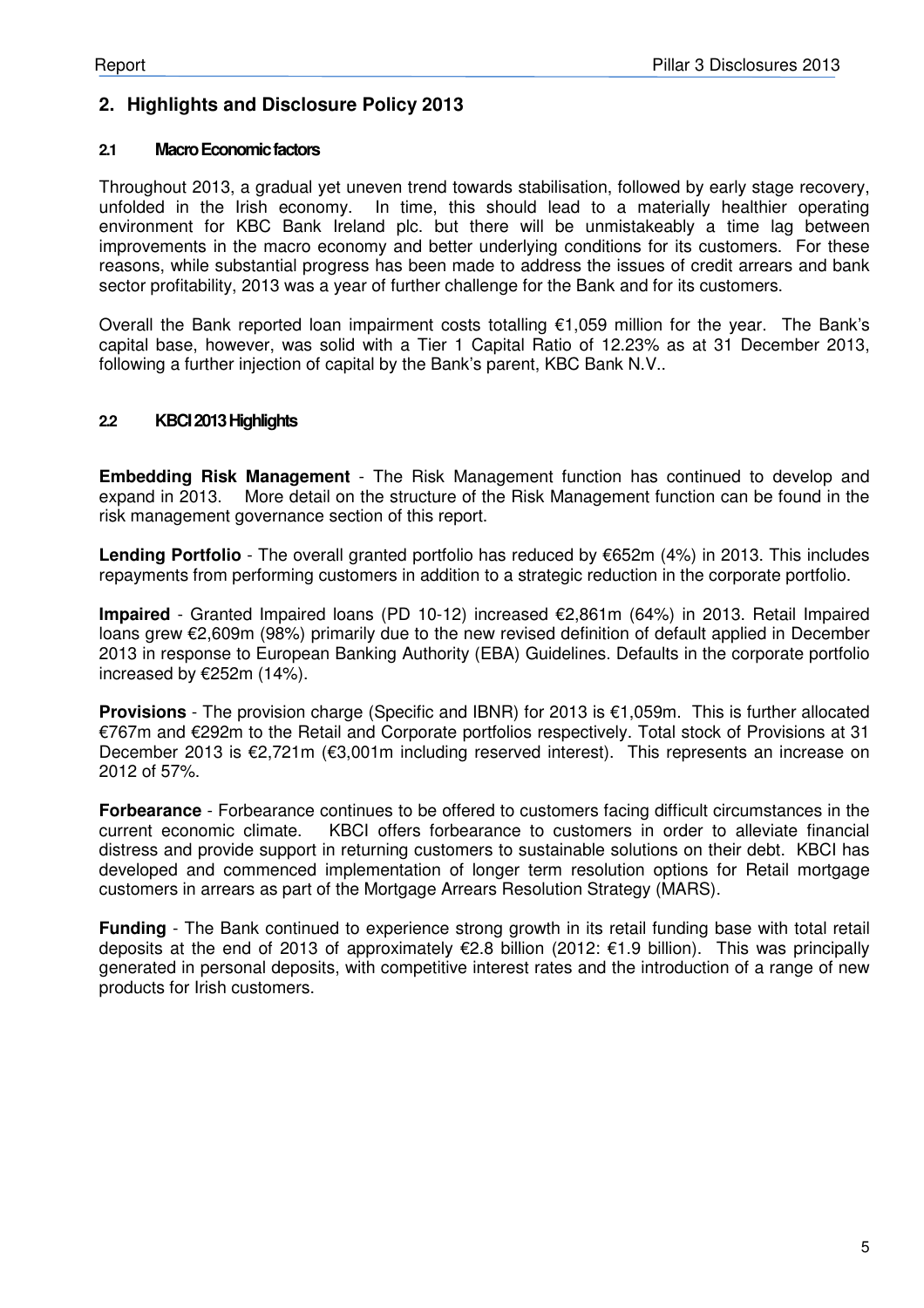#### **2.3 Disclosure Policy**

KBCI aims to be as open as possible when communicating to the market about its exposure to risk. Risk Management information is therefore included in this separate publication to the annual financial statements.

The most important regulations governing risk and capital management are the Basel II capital requirements applying to banking entities. Basel II capital requirements have been altered or complemented by the Basel III framework. Basel III is gradually coming into effect until 2018.

This risk report is based on Basel II's third pillar and the resulting disclosure requirements. Disclosures required under Pillar 3 are only incorporated if they are deemed relevant and material for KBCI and if their omission or misstatement would change or influence the assessment or decision of a user relying on the information. Information regarded as proprietary or confidential has been excluded from this document given the potential impact on KBCI's competitiveness and counterparty relationships.

A comparison with the previous year is provided unless this is not possible due to differences in scope and/or methodology.

The information provided in this document is not required to be subject to an external audit. The disclosures have been checked for consistency with other existing risk reports and were subjected to a final screening by authorised risk management representatives to ensure quality.

Information disclosed under IFRS 7, which has been audited, is presented in KBCI's annual report. The information presented in this report coincides with the annual report where possible, but a one to one comparison cannot always be made due to the different risk concepts under IFRS and Basel II. To avoid compromising the readability of this report, relevant parts of the annual report have been reproduced within this report.

The KBCI Pillar 3 disclosure reports are available on the KBCI website www.kbc.ie. These disclosures do not constitute any form of a Financial Statement and should not be relied upon exclusively in making a judgement on KBCI.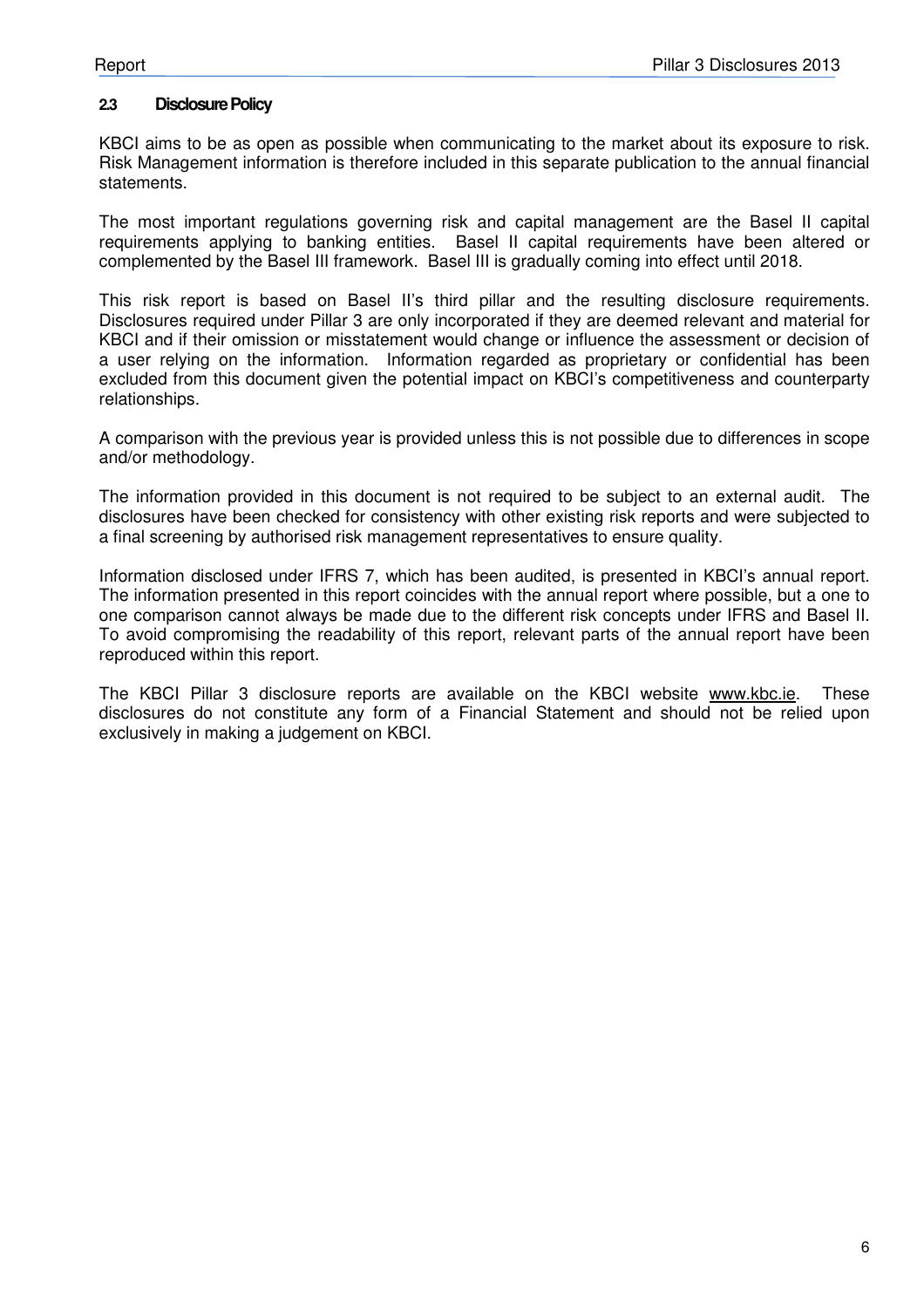### **3. Risk Management Governance**

The KBCI Board is ultimately responsible for the functioning of an effective Risk Management Framework in KBCI.

KBCI has implemented a clearly defined risk governance structure, captured in a Risk Management Framework, in order to ensure that its risk management is as robust as possible. An element of this structure is the roles and responsibilities that each governance forum has within the context of the Internal Capital Adequacy Assessment Process (ICAAP). The following section sets out these respective roles and responsibilities.



KBCI's management are the first line of defence in the management of the risks faced by KBCI and are responsible for the implementation of the Risk Management Framework. Furthermore, management have the primary responsibility for the operational implementation of risk management and are involved at every stage of the process. Through their day to day involvement, including the monitoring and management of the evolution of KBCI's risk profile for each material risk type in a timely manner, management is best positioned to propose appropriate amendments to key policies, risk limits and risk oversight to ensure that the boundaries of the defined risk appetite and the details

#### **3.1 Board of Directors**

of the strategy are respected.

The Board of Directors is the ultimate decision maker and arbiter with regard to matters affecting KBCI's strategy, organisation and internal control.

The Board is responsible for the governance and effective working of KBCI's Risk Management Framework and the integration of capital planning and capital management into the Bank's overall risk management culture and framework. The Board is also responsible for ensuring that the capital plan and management policies and procedures are communicated and implemented across KBCI and are supported by sufficient authority and resources.

The Board has established a Risk Committee as a sub-committee to assist it by providing advice in relation to this Risk Management Framework, KBCI's risk appetite and tolerance around future strategy, taking account of the Board's overall risk appetite, the current financial position of KBCI, and the capacity of KBCI to manage and control risks within the agreed strategy. It is the Board's role to determine risk appetite and set strategy.

Figure 1 Risk Governance Framework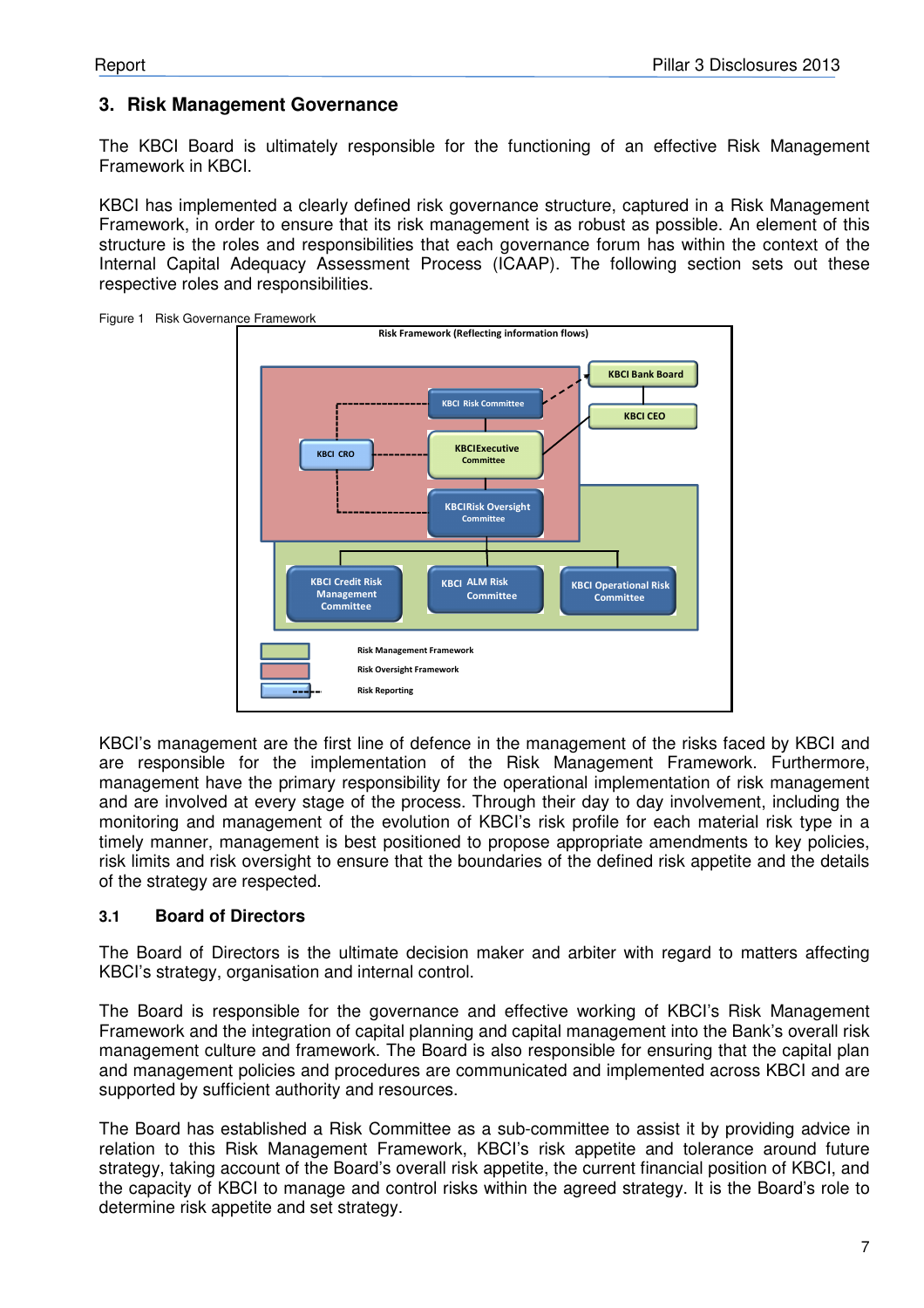#### **3.2 Risk Committee**

The Risk Committee oversees the Risk Management department and the effective working of the Risk Management Framework within KBCI. The Risk Committee is required to review the ICAAP, the ICAAP Policy and Risk Frameworks at least annually or more frequently, if required.

#### **3.3 Executive Committee**

The KBC Group approach to risk management is to establish and operate three lines of defence against risk impacting the organisation adversely. KBCI have adopted this structure as it reflects best practice in the market and delivers a comprehensive Risk Management Framework with clear roles and responsibilities in terms of the management of risk.

KBCI management are supported in these aspects of their role by the Chief Risk Officer (CRO) and the Risk Management department, which act as the second line of defence in risk management, and by Internal Audit, which acts as the third line of defence in risk management.

It is KBC Group practice that the Executive Committee is the common point at which the three lines of defence meet and are managed. This means that the Executive Committee and the Executive Directors maintain a holistic view of the management of KBCI's risks. The Executive Committee advises the Risk Committee on risk matters and can escalate issues to the Risk Committee as appropriate. The CRO, who is a member of the Executive Committee, acts as a liaison bridge between the Risk Committee, the Executive Committee and the Risk Oversight Committee and its sub-committees to ensure that a clear and comprehensive channel of communication is maintained at all times.

#### **3.4 KBCI Management**

KBCI's management are the first line of defence in the management of the risks faced by KBCI and are responsible for the implementation of the Risk Management Framework. This responsibility has been delegated by the Board.

Furthermore, management have the primary responsibility for the operational implementation of risk management and are involved at every stage of the process. Through their day to day involvement, including the monitoring and management of the evolution of KBCI's risk profile for each material risk type in a timely manner, management is positioned to propose to the Board appropriate amendments to key policies and risk limits to ensure that risk appetite and strategy is maintained.

#### **3.5 The Chief Risk Officer and the Risk Management Department**

The CRO, who is a member of the Board and the Risk Committee, is responsible for the proper functioning of the Risk Management Framework and is supported by the Risk Management department. The Risk Management department, with the Risk Oversight Committee and its subcommittees, form the second line of defence in the management of KBCI's risks.

#### **3.6 Risk Oversight Committee and its Subcommittees**

The Risk Oversight Committee assists the Executive Committee, the Risk Committee and the Board in its consideration of the KBCI ICAAP and the Risk Management Framework; an appropriate programme of stress testing activities; the appropriate approach for calculating Pillar I regulatory capital and Pillar II economic capital; updates to KBCI's risk appetite; the models used by KBCI in the measurement and management of risk; the reporting of the risk profile of KBCI; the use of risk mitigation techniques; the reporting of risk related items by subcommittees; Pillar 3 disclosures and risk policies and other risk related documents.

The Risk Oversight Committee has a number of subcommittees (specifically the Credit Risk Management, the Operational Risk Management and the Asset and Liabilities Management Risk Management Committees) to assist it in the management of specific material risks that KBCI faces,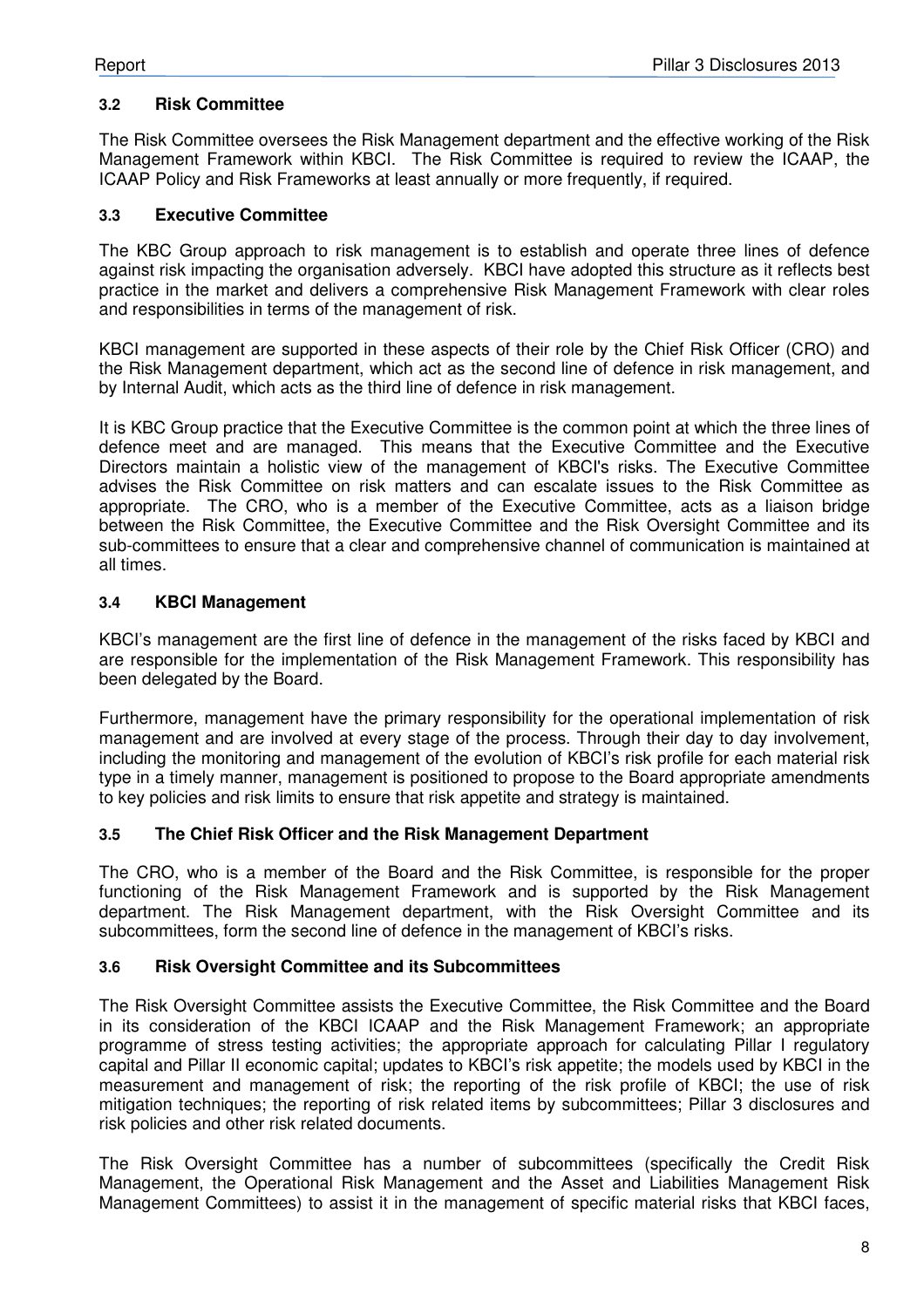e.g. credit risk is managed by the Credit Risk Management Committee. Each subcommittee has the authority to decide on all topics within its remit.

The Risk Oversight Committee therefore acts as the primary escalation point for any issues arising from subcommittees. The Risk Oversight Committee has the authority to decide on all topics within its remit and all issues escalated to it by the subcommittees. If the committee feels unable to decide on or respond to a specific matter or the financial impact of an issue or decision is material, the Risk Oversight Committee will escalate the issue to the Executive Committee, or the CRO can escalate the issue straight to the Risk Committee as deemed appropriate.

#### **3.7 The Audit Regulatory & Compliance (ARC) Committee**

Internal Audit is the third line of defence in the management of KBCI's risks.

The Audit (ARC) Committee is an independent control function that monitors internal audits of business processes, including risk management, on a periodic basis in accordance with a risk based planning methodology and audit approach. The ARC Committee is a sub-committee of the Board. It reports directly to the Board of Directors and is chaired by an independent non-executive member of the Board.

#### **3.8 Governance surrounding Remuneration and Risk**

The objective of KBCI's Remuneration Policy is to increase the transparency in remuneration matters, to support the business goals of the bank by efficient remuneration structures and to create common basic values and guidelines for remuneration and benefits to align the objectives of management and staff with those of the KBC Bank Ireland plc (KBCI) Board, it's parent, KBC Group, and other relevant stakeholders and regulators. It is KBCI's policy to adhere to the high level principles on remuneration and policies relating thereto as set out by KBC Group, to the requirements of the CBI for appropriate remuneration practices that assess and manage risk through remuneration and the EBA guidelines.

The governance of the KBCI Remuneration Policy involves the design, implementation and the ongoing review of remuneration practices within KBC Bank Ireland plc.. The main Remuneration Governance Bodies are:

| Within KBCI      | The Board of Directors (on the basis of advice from KBC Group) |
|------------------|----------------------------------------------------------------|
|                  | The KBCI Remuneration Committee                                |
| Within KBC Group | The Supervisory Board of the KBC Group,                        |
|                  | The Remuneration Committee of the KBC Group and                |
|                  | The KBC Group Executive Committee.                             |

Risk-takers are defined as employees whose professional activities have a material impact on the risk profile of the company.

The variable compensation of controlling functions (Audit, Compliance, Risk and Finance) is limited and cannot be dependent on the financial results of the underlying activity being controlled.

The Remuneration policy outlines remuneration guidelines for all staff, including ratios between remuneration components (base and variable), floors, thresholds and caps on compensation, individual performance-based compensation, incidents when remuneration is risk-adjusted and standards for control and support functions.

A mandatory component in all remuneration schemes is individual performance-based compensation, based on a yearly performance appraisal instrument and taking non-financial criteria into account. Maximum and minimum ratios between remuneration components have been put in place for staff and KBCI Executive Board members. It also includes guidelines on deferral of result-based variable compensation (currently applicable to KBCI Executive Board members) paid out.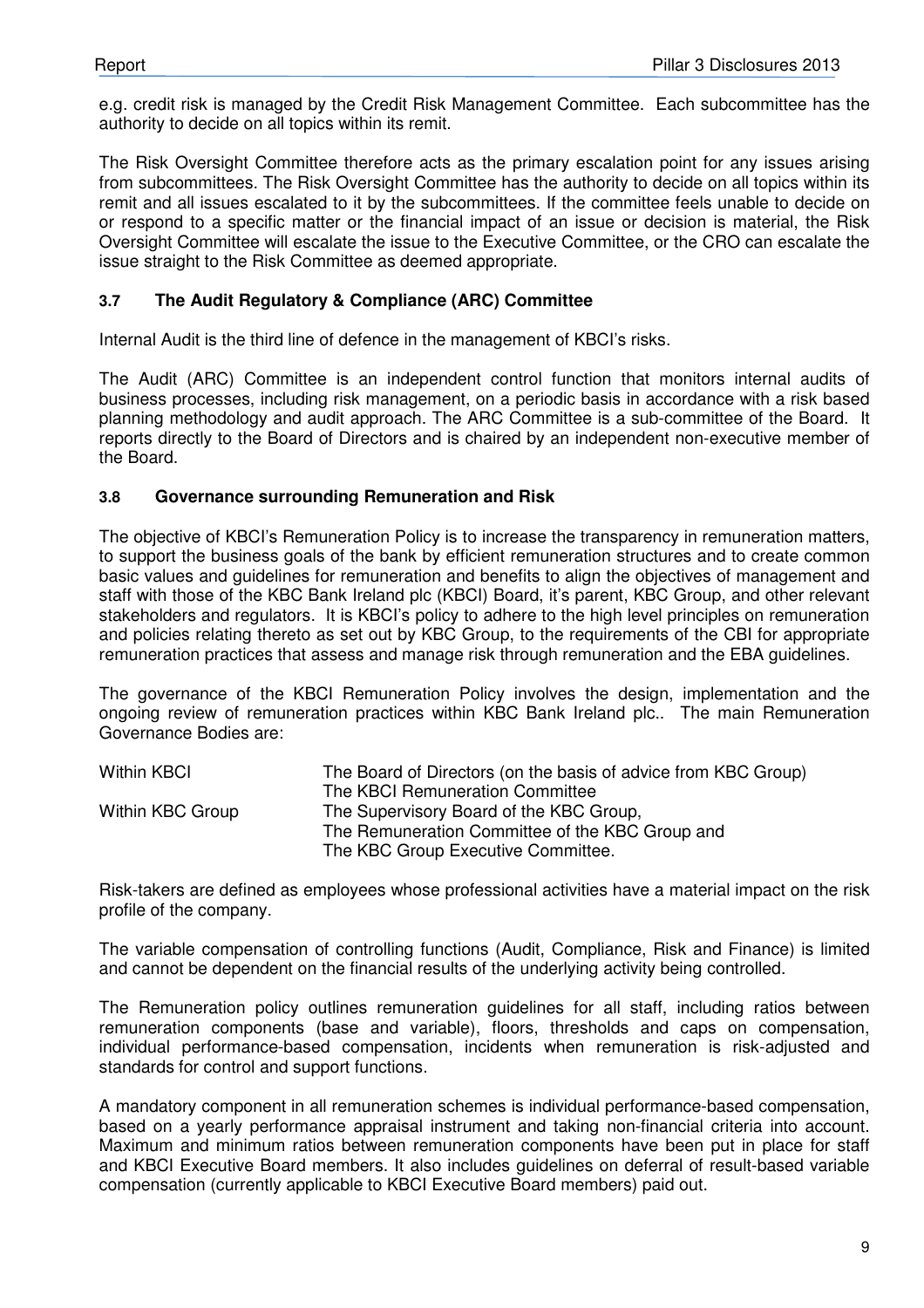#### Figure 2 2012 2013 Number of persons receiving remuneration and the state of the state of the state of the state of the state of the state of the state of the state of the state of the state of the state of the state of the state of the stat Fixed remuneration\* 1,350,172 1,454,206 Total performance based remuneration awarded (upfront & deferred) - Of which cash 301,707  $\vert$  301,707  $\vert$  301,707  $\vert$  301,707  $\vert$  301,707  $\vert$  301,707  $\vert$  301,707  $\vert$  301,707  $\vert$  301,707  $\vert$  301,707  $\vert$  301,707  $\vert$  301,707  $\vert$  301,707  $\vert$  301,707  $\vert$  301,707  $\vert$  301,707  $\vert$ - Of which phantom stock 281,176 381,176 Payment related to new employment contracts Remuneration of person in management positions

For loss of office please see Financial Statements.

Figure 3

| <b>Remuneration of person in management positions</b>                        |         |         |  |  |  |  |
|------------------------------------------------------------------------------|---------|---------|--|--|--|--|
|                                                                              | 2012    | 2013    |  |  |  |  |
| Deferred from previous years and paid                                        | 58.312  | 173.588 |  |  |  |  |
| Deferred from previous years not yet entitled                                | 289.666 | 169,627 |  |  |  |  |
| Deferred remuneration granted in 2012/2013 paid out and performance adjusted | -       | -       |  |  |  |  |

#### **4. Capital Adequacy**

Capital adequacy measures the financial strength of an institution. It relates to the level of capital a financial institution needs to implement its business plans, taking into consideration the risks that threaten the realisation of such plans.

#### **4.1 Risk Appetite**

KBCI uses ICAAP to ensure it has sufficient capital to cover the current and future risks inherent in its business and future intentions. The objectives of KBCI's ICAAP policy are to adequately identify, measure, aggregate and monitor risks; to use sound risk management systems and continue to develop them further; and to maintain, on an ongoing basis, adequate internal capital to cover the significant risks to which KBCI is exposed, in accordance with KBCI's risk appetite, as determined by the Board.

KBCI's Risk Appetite can be defined as the level of risk KBCI is able and willing to accept in the pursuit of its strategic objectives. This is set and reviewed by the KBCI Board. Typical strategic objectives include not only investor returns, but also stability of earnings, the containment of credit and operational losses, capital adequacy, reputation and regulatory compliance.

It is KBCI's policy to manage the material risks it faces in its business activities. KBCI's management are the first line of defence in the management of the risks faced by KBCI and are responsible for the implementation of the KBCI Risk Management Framework.

To assess the adequacy of capital held by KBCI in relation to the risks identified and managed under the Risk Management Framework, KBCI uses stress testing to assess the impact on its future earnings and capital requirements under different macro-economic and business conditions. Stress testing enables senior management to be prepared for different economic conditions, and circumstances for which KBCI is most vulnerable. KBCI periodically independently assess its stress testing capability to ensure that the stress testing methodology is comparable with peers and aligned to best practice.

#### **4.2 Policy & Processes**

KBCI's capital policy is to maintain a capital amount at all times meeting or in excess of its minimum capital requirement. The capital requirement is measured on a regulatory capital basis. KBCI's minimum capital requirement is that it maintains the minimum Tier 1 ratio as required by the Central Bank of Ireland.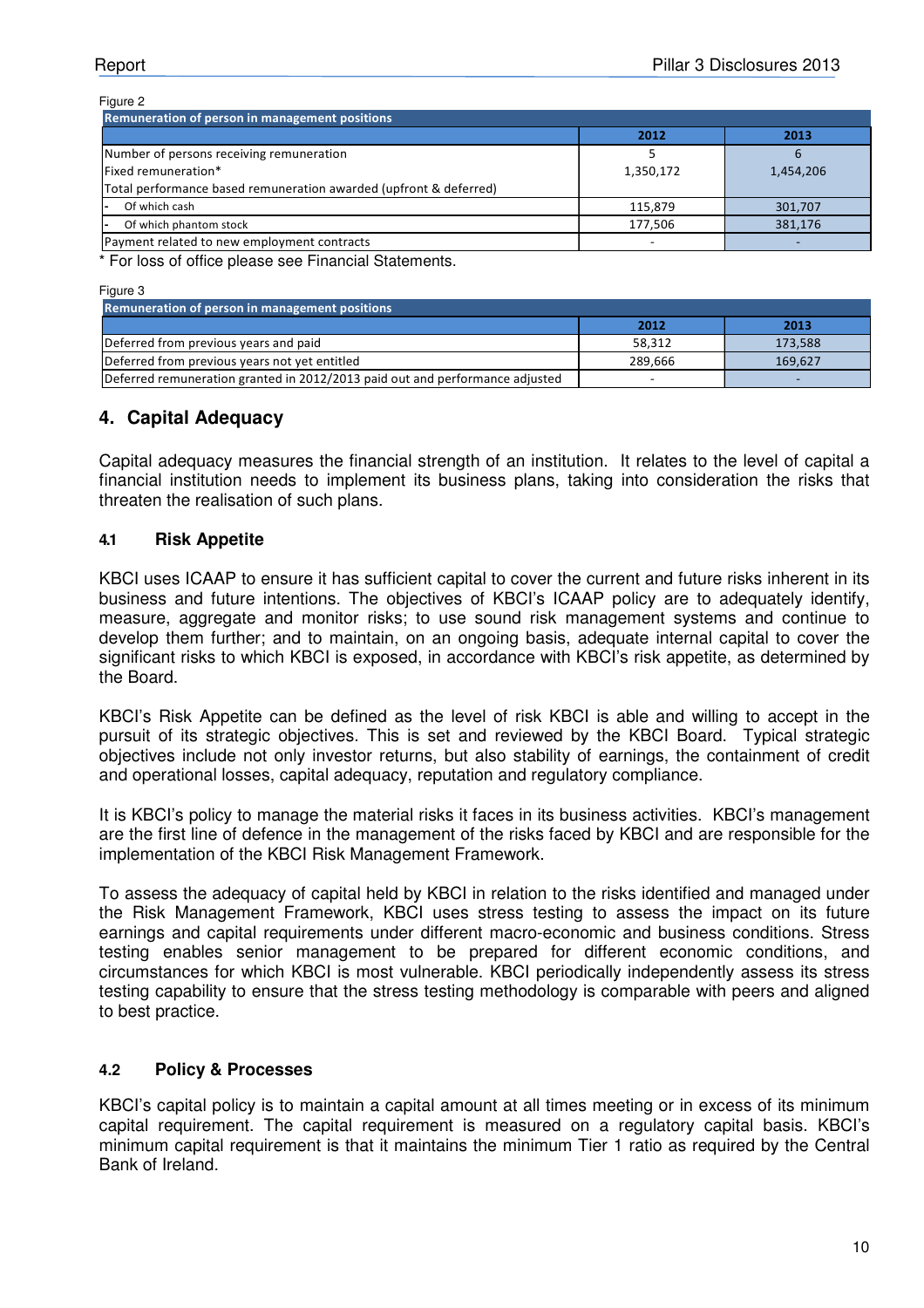Pillar 1 regulatory capital is calculated using appropriate risk models. The scope of pillar 1 regulatory capital covers credit risk, operational risk and market risk<sup>2</sup>. The more material risk for KBCI is Credit Risk. In calculating the capital requirement for Credit Risk, KBCI employ the appropriate models.

RWAs represent KBCI's assets (both on and off-balance sheet) weighted according to risk. RWAs are calculated using the Probability of Default (PD), Exposure at Default (EAD) and Loss Given Default (LGD) for each counterparty adjusted for a maturity factor. RWAs are used in determining the capital requirement of KBCI.

Pillar 2 economic capital takes into account all material risks, as defined in the ICAAP Policy, that KBCI may face. KBCI uses economic capital (Ecap) in determining the adequacy of each material risk's capital requirement. KBCI's calculation of Ecap is performed using appropriate models that form part of the KBC Group Ecap methodology, which is determined by KBCI to be appropriate for use in the Irish market. The Ecap results are reported to the KBCI Risk Oversight Committee, the Risk Committee and the Board on a quarterly basis.

KBCI is a significant banking subsidiary in KBC Group for Capital Adequacy purposes. Capital Adequacy limits and targets are defined as part of the Risk Appetite. The Risk Appetite is approved by KBCI Board and the capital targets are required to be approved by KBC Group Executive Committee.

#### **4.3 Regulatory Capital**

Risk Weighted Assets (RWAs) are calculated using internal models in relation to the IRB processes. The parameters for RWA are outlined in section 4.2 above.

Regulatory Capital for KBCI is displayed in the table below. The Tier 1 ratio and Capital Adequacy Directive (CAD) ratio are above the minimum set by the Central Bank of Ireland and are in line with the KBCI risk appetite.

| 2012<br>2013<br><b>Note</b><br>$\epsilon$ m<br>€m<br><b>Tier 1 capital</b><br>539<br>624<br>Ordinary shareholders' equity<br>Regulatory adjustments and deductions<br>Available-for-sale financial assets reserve filter<br>(10)<br>(2)<br>20<br>Cash flow hedges (effective portion) reserve filter<br>6<br>Defined Pension Fund accounting deficit<br>11<br>(14)<br>Intangible Assets<br>IRB provision shortfall<br>(26)<br>Core Tier 1 capital<br>532<br>617<br>Non Core Tier 1 capital<br>380<br>280<br>912<br>897<br>Tier 1 capital<br><b>IRB Provision Excess</b><br>(1)<br>41<br>41<br><b>Tier 2 capital</b><br>$\blacksquare$<br>912<br>938<br><b>Total Regulatory Capital</b><br>8,181<br>7,333<br><b>Total Risk Weighted Assets</b><br>12.2%<br>11.1%<br>Tier 1 ratio (%)<br>11.1%<br>12.8%<br>Solvency ratio (%) | Figure 4                                 |  |  |
|-----------------------------------------------------------------------------------------------------------------------------------------------------------------------------------------------------------------------------------------------------------------------------------------------------------------------------------------------------------------------------------------------------------------------------------------------------------------------------------------------------------------------------------------------------------------------------------------------------------------------------------------------------------------------------------------------------------------------------------------------------------------------------------------------------------------------------|------------------------------------------|--|--|
|                                                                                                                                                                                                                                                                                                                                                                                                                                                                                                                                                                                                                                                                                                                                                                                                                             | <b>Composition of Regulatory capital</b> |  |  |
|                                                                                                                                                                                                                                                                                                                                                                                                                                                                                                                                                                                                                                                                                                                                                                                                                             |                                          |  |  |
|                                                                                                                                                                                                                                                                                                                                                                                                                                                                                                                                                                                                                                                                                                                                                                                                                             |                                          |  |  |
|                                                                                                                                                                                                                                                                                                                                                                                                                                                                                                                                                                                                                                                                                                                                                                                                                             |                                          |  |  |
|                                                                                                                                                                                                                                                                                                                                                                                                                                                                                                                                                                                                                                                                                                                                                                                                                             |                                          |  |  |
|                                                                                                                                                                                                                                                                                                                                                                                                                                                                                                                                                                                                                                                                                                                                                                                                                             |                                          |  |  |
|                                                                                                                                                                                                                                                                                                                                                                                                                                                                                                                                                                                                                                                                                                                                                                                                                             |                                          |  |  |
|                                                                                                                                                                                                                                                                                                                                                                                                                                                                                                                                                                                                                                                                                                                                                                                                                             |                                          |  |  |
|                                                                                                                                                                                                                                                                                                                                                                                                                                                                                                                                                                                                                                                                                                                                                                                                                             |                                          |  |  |
|                                                                                                                                                                                                                                                                                                                                                                                                                                                                                                                                                                                                                                                                                                                                                                                                                             |                                          |  |  |
|                                                                                                                                                                                                                                                                                                                                                                                                                                                                                                                                                                                                                                                                                                                                                                                                                             |                                          |  |  |
|                                                                                                                                                                                                                                                                                                                                                                                                                                                                                                                                                                                                                                                                                                                                                                                                                             |                                          |  |  |
|                                                                                                                                                                                                                                                                                                                                                                                                                                                                                                                                                                                                                                                                                                                                                                                                                             |                                          |  |  |
|                                                                                                                                                                                                                                                                                                                                                                                                                                                                                                                                                                                                                                                                                                                                                                                                                             |                                          |  |  |
|                                                                                                                                                                                                                                                                                                                                                                                                                                                                                                                                                                                                                                                                                                                                                                                                                             |                                          |  |  |
|                                                                                                                                                                                                                                                                                                                                                                                                                                                                                                                                                                                                                                                                                                                                                                                                                             |                                          |  |  |
|                                                                                                                                                                                                                                                                                                                                                                                                                                                                                                                                                                                                                                                                                                                                                                                                                             |                                          |  |  |
|                                                                                                                                                                                                                                                                                                                                                                                                                                                                                                                                                                                                                                                                                                                                                                                                                             |                                          |  |  |
|                                                                                                                                                                                                                                                                                                                                                                                                                                                                                                                                                                                                                                                                                                                                                                                                                             |                                          |  |  |
|                                                                                                                                                                                                                                                                                                                                                                                                                                                                                                                                                                                                                                                                                                                                                                                                                             |                                          |  |  |

**Note:**

1. IRB provision excess held as Tier 2 is capped at lower of Provision Excess of €73m or 0.6% of Credit RWA, €41m.

 2 KBCI does not engage in proprietary trading and as such does not view Market Risk as material.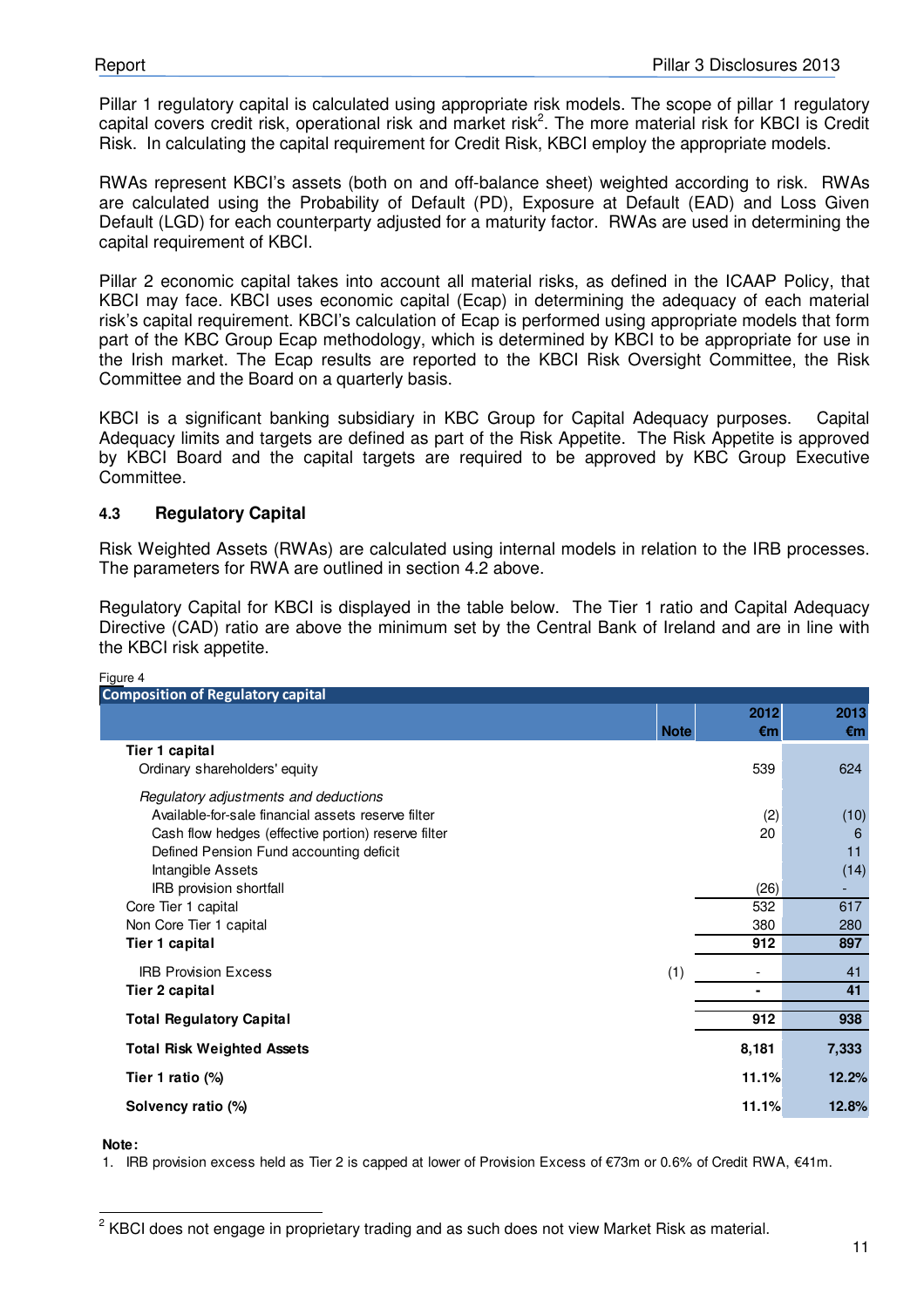#### **Original Own Funds**

Original Own Funds is comprised of Core Tier I and Non-Core Tier I capital.

#### **Ordinary Shareholders' equity**

Ordinary Shareholders equity is comprised of Issued Ordinary Share Capital, Share Premium in respect of the Issued Ordinary Share Capital, a Capital Conversion Reserve Fund and Retained Earnings.

The Capital Conversion Reserve is an undistributable reserve which arose on the conversion of IR£ share capital to € share capital.

#### **Non-Core Tier I**

KBCI has entered into bi-lateral loan agreements with KBC Bank NV which qualify as Tier I capital.

- The loan facilities are deeply subordinated and are perpetual. The agreement does not provide KBC Bank NV with a right to call for early repayment:
- The loan cannot be repaid without CBI approval, and cannot be repaid prior to 5 years from drawdown date unless it is replaced by regulatory capital which is of equal or higher quality.
- Interest payments are discretionary (cancellable on a non-cumulative basis) and payable from distributable reserves of KBCI only;
- The loan facilities contain a loss absorbency feature whereby at a specified capital ratio trigger, the principal amount of the loan would be converted to ordinary shares in KBCI at par.

| Figure 5                                  |             |                          |                             |                       |              |                             |                       |
|-------------------------------------------|-------------|--------------------------|-----------------------------|-----------------------|--------------|-----------------------------|-----------------------|
| <b>Capital Requirement</b>                |             |                          |                             |                       |              |                             |                       |
|                                           |             |                          | 2012                        |                       |              | 2013                        |                       |
|                                           | <b>Note</b> |                          | <b>EAD</b> Capital Required | <b>RWA Equivalent</b> |              | <b>EAD</b> Capital Required | <b>RWA Equivalent</b> |
|                                           |             | $\epsilon$ m             | $\epsilon$ m                | $\epsilon$ m          | $\epsilon$ m | $\epsilon$ m                | $\epsilon$ m          |
| <b>Credit Risk</b>                        |             |                          |                             |                       |              |                             |                       |
| <b>IRB Advanced</b>                       |             |                          |                             |                       |              |                             |                       |
| Retail                                    |             | 12,551                   | 513                         | 4,890                 | 12,219       | 524                         | 4,986                 |
| <b>IRB Foundation</b>                     |             |                          |                             |                       |              |                             |                       |
| Central governments and Central Banks     |             | 744                      | 37                          | 355                   | 795          | 38                          | 360                   |
| Institutions                              |             | 2,065                    | 22                          | 214                   | 1,321        | 16                          | 155                   |
| Corporates                                |             | 3,456                    | 209                         | 1,990                 | 3,153        | 124                         | 1,182                 |
| Counterparty                              | (1)         | 4,269                    | 9                           | 87                    | 3,764        | $\overline{7}$              | 63                    |
| <b>IRB Other</b>                          |             |                          |                             |                       |              |                             |                       |
| Non-credit obligation assets              |             | 102                      | 11                          | 102                   | 70           | $\overline{7}$              | 70                    |
| <b>Standardised</b>                       |             |                          |                             |                       |              |                             |                       |
| Retail                                    |             | 30                       | $\overline{2}$              | 23                    | 21           | $\overline{2}$              | 16                    |
|                                           |             | 23,217                   | 804                         | 7,660                 | 21,343       | 717                         | 6,833                 |
| <b>Market Risk</b>                        |             |                          |                             |                       |              |                             |                       |
| Foreign Exchange position risk management |             | $\overline{\phantom{a}}$ | ۰                           | ٠                     | ۰            | ÷                           |                       |
| <b>Operational Risk</b>                   |             |                          |                             |                       |              |                             |                       |
| Standardised                              |             |                          | 55                          | 521                   |              | 52                          | 499                   |
| <b>Total Risk</b>                         |             | 23,217                   | 859                         | 8,181                 | 21,343       | 770                         | 7,332                 |

The table below summarises the RWAs for KBCI with the minimum capital requirements as at 31 December 2013.

#### **Note:**

(1) EAD includes Repo exposure

Corporate exposures that are covered by quarantees for credit risk mitigation purposes were  $\epsilon$ 170m in 2013 (€210m; 2012).

The table below shows credit risk exposure per PD Band in terms of EAD, RWA and exposure weighted average risk weight as at 31st December 2013. Only lending exposure subject to the IRB approach is captured in this table, (Counterparty credit risk and non credit obligation assets are not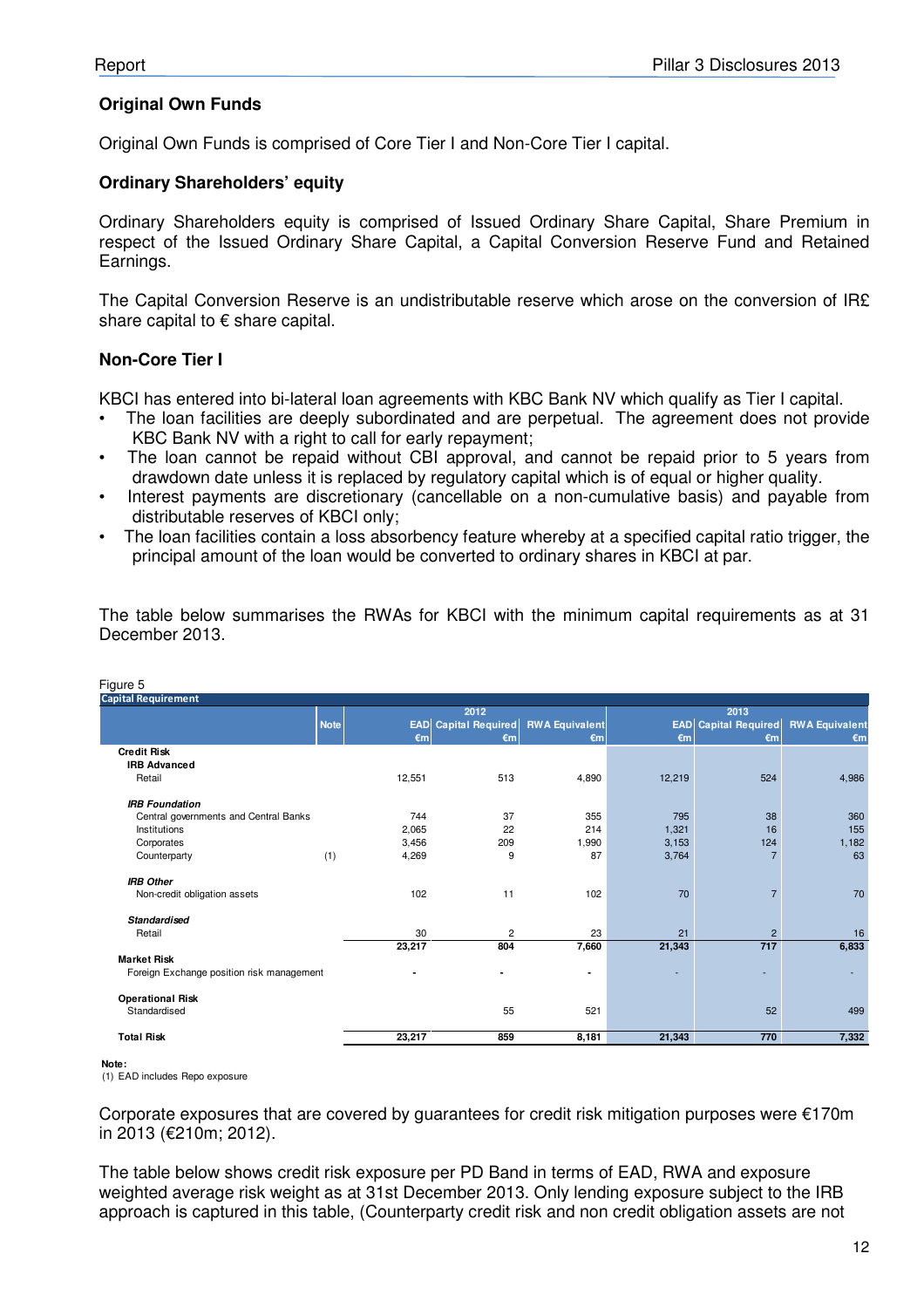included). The table shows exposure before the application of guarantees. This means that there is no shift in asset class due to PD substitution. The RWA for the exposure, however, is presented after all collateral and guarantees have been applied.

| <b>PD Band</b>  | <b>EAD</b> in €ms                         |                        | <b>IRB Foundation</b> |                   | <b>IRB Advanced</b> | <b>Total</b> |
|-----------------|-------------------------------------------|------------------------|-----------------------|-------------------|---------------------|--------------|
|                 | <b>RWA</b> in €ms                         | <b>Central</b>         | <b>Institutions</b>   | <b>Corporates</b> | Retail              |              |
|                 | Average in %                              | <b>Governments and</b> |                       |                   |                     |              |
|                 |                                           | <b>Central Banks</b>   |                       |                   |                     |              |
| PD <sub>1</sub> | <b>EAD</b>                                | 292                    | 1,123                 | $\overline{4}$    | 8                   | 1,427        |
|                 | <b>RWA</b>                                | 41                     | 91                    | $\Omega$          | $\mathbf{0}$        | 133          |
|                 | <b>Weighted Average Risk Weight</b>       | 14%                    | 8%                    | 12%               | 0%                  | 9%           |
| PD <sub>2</sub> | <b>EAD</b>                                | 424                    | $\mathbf{0}$          | 32 <sup>2</sup>   | 10                  | 466          |
|                 | <b>RWA</b>                                | 248                    | $\mathbf{0}$          | 8                 | $\mathbf{0}$        | 256          |
|                 | <b>Weighted Average Risk Weight</b>       | 59%                    | 64%                   | 25%               | 2%                  | 55%          |
| PD <sub>3</sub> | EAD                                       | 41                     | $\mathbf{0}$          | 188               | 169                 | 398          |
|                 | <b>RWA</b>                                | 32                     | $\mathbf{0}$          | 92                | $\overline{4}$      | 128          |
|                 | Weighted Average Risk Weight              | 78%                    | 88%                   | 49%               | 2%                  | 32%          |
| PD <sub>4</sub> | <b>EAD</b>                                | 36                     | 16                    | 216               | 1,766               | 2,034        |
|                 | <b>RWA</b>                                | 39                     | 9                     | 111               | 202                 | 362          |
|                 | <b>Weighted Average Risk Weight</b>       | 108%                   | 58%                   | 51%               | 11%                 | 18%          |
| PD <sub>5</sub> | <b>EAD</b>                                |                        | 16                    | 190               | 2,361               | 2,567        |
|                 | <b>RWA</b>                                |                        | 20                    | 198               | 732                 | 950          |
|                 | <b>Weighted Average Risk Weight</b>       |                        | 128%                  | 104%              | 31%                 | 37%          |
| PD <sub>6</sub> | EAD                                       |                        |                       | 104               | 904                 | 1,008        |
|                 | <b>RWA</b>                                |                        |                       | 114               | 470                 | 585          |
|                 | <b>Weighted Average Risk Weight</b>       |                        |                       | 110%              | 52%                 | 58%          |
| PD <sub>7</sub> | EAD                                       |                        |                       | 208               | 337                 | 545          |
|                 | <b>RWA</b>                                |                        |                       | 268               | 280                 | 548          |
|                 | <b>Weighted Average Risk Weight</b>       |                        |                       | 129%              | 83%                 | 101%         |
| PD <sub>8</sub> | EAD                                       |                        |                       | 98                | 117                 | 215          |
|                 | <b>RWA</b>                                |                        |                       | 153               | 119                 | 272          |
|                 | <b>Weighted Average Risk Weight</b>       |                        |                       | 156%              | 102%                | 127%         |
| PD <sub>9</sub> | EAD                                       |                        |                       | 74                | 1,276               | 1,350        |
|                 | <b>RWA</b>                                |                        |                       | 144               | 1,456               | 1,601        |
|                 | <b>Weighted Average Risk Weight</b>       |                        |                       | 195%              | 114%                | 119%         |
|                 | <b>Total EAD</b>                          | 793                    | 1,154                 | 1,114             | 6,948               | 10,009       |
|                 | <b>Total RWA</b>                          | 360                    | 121                   | 1,090             | 3,264               | 4,834        |
|                 | <b>Total Weighted Average Risk Weight</b> | 45%                    | 10%                   | 98%               | 47%                 | 48%          |

**Note:**

1. In reported Retail figures there is €1,721m RWA in PD 10-12 arising from the difference between modelled weighted average LGD and the Best Estimate LGD not included in the above table

2. In Corporates there is €29m RWA in the impaired book relating to exposure covered by guarantees

3. In Corporates there is €98m RWA related to PD model uncertainty and additional add ons not shown in above table

Figure 6.2 – 2012

|                 | <b>RWA in €ms</b><br>Average in %         | <b>Central</b><br><b>Governments and</b><br><b>Central Banks</b> | <b>Institutions</b> | <b>Corporates</b> | <b>IRB Advanced</b><br>Retail | <b>Total</b> |
|-----------------|-------------------------------------------|------------------------------------------------------------------|---------------------|-------------------|-------------------------------|--------------|
| PD <sub>1</sub> | <b>EAD</b>                                | 308                                                              | 1,834               | 28                | 6                             | 2,175        |
|                 | <b>RWA</b>                                | 45                                                               | 166                 | $\overline{4}$    | 0                             | 215          |
|                 | Weighted Average Risk Weight              | 15%                                                              | 9%                  | 15%               | 4%                            | 10%          |
| PD <sub>2</sub> | <b>EAD</b>                                | 355                                                              | 24                  | 127               | 216                           | 722          |
|                 | <b>RWA</b>                                | 238                                                              | $\overline{7}$      | 40                | 15                            | 300          |
|                 | <b>Weighted Average Risk Weight</b>       | 67%                                                              | 31%                 | 31%               | 7%                            | 42%          |
| PD <sub>3</sub> | EAD                                       | 42                                                               | $\mathbf{0}$        | 189               | 2,047                         | 2,278        |
|                 | <b>RWA</b>                                | 32                                                               | $\mathbf{0}$        | 124               | 228                           | 383          |
|                 | <b>Weighted Average Risk Weight</b>       | 77%                                                              | 88%                 | 65%               | 11%                           | 17%          |
| PD <sub>4</sub> | <b>EAD</b>                                | 36                                                               | $\sim 100$          | 154               | 3,207                         | 3,397        |
|                 | <b>RWA</b>                                | 39                                                               |                     | 87                | 563                           | 689          |
|                 | <b>Weighted Average Risk Weight</b>       | 108%                                                             | 0%                  | 56%               | 18%                           | 20%          |
| PD <sub>5</sub> | EAD                                       | $\mathcal{L}_{\mathcal{A}}$                                      | $\mathbf{0}$        | 286               | 1,198                         | 1,484        |
|                 | <b>RWA</b>                                |                                                                  | $\mathbf{0}$        | 251               | 356                           | 608          |
|                 | <b>Weighted Average Risk Weight</b>       | 0%                                                               | 128%                | 88%               | 30%                           | 41%          |
| PD <sub>6</sub> | EAD                                       | $\mathcal{L}_{\mathcal{A}}$                                      | $\omega_{\rm{eff}}$ | 190               | 293                           | 483          |
|                 | <b>RWA</b>                                |                                                                  |                     | 200               | 149                           | 349          |
|                 | <b>Weighted Average Risk Weight</b>       | 0%                                                               | 0%                  | 105%              | 51%                           | 72%          |
| PD <sub>7</sub> | EAD                                       | L.                                                               | $\Delta \sim 10$    | 293               | 181                           | 474          |
|                 | <b>RWA</b>                                |                                                                  |                     | 377               | 130                           | 507          |
|                 | <b>Weighted Average Risk Weight</b>       | 0%                                                               | 0%                  | 129%              | 72%                           | 107%         |
| PD <sub>8</sub> | <b>EAD</b>                                | ÷.                                                               | $\sim 100$          | 92                | 289                           | 381          |
|                 | <b>RWA</b>                                |                                                                  |                     | 137               | 283                           | 421          |
|                 | <b>Weighted Average Risk Weight</b>       | 0%                                                               | 0%                  | 149%              | 98%                           | 110%         |
| PD <sub>9</sub> | <b>EAD</b>                                | $\overline{\phantom{0}}$                                         | $\sim 100$          | 390               | 2,451                         | 2,841        |
|                 | <b>RWA</b>                                |                                                                  |                     | 778               | 3,166                         | 3,944        |
|                 | <b>Weighted Average Risk Weight</b>       | 0%                                                               | 0%                  | 199%              | 129%                          | 139%         |
|                 | <b>Total EAD</b>                          | 741                                                              | 1,858               | 1,749             | 9,888                         | 14,237       |
|                 | <b>Total RWA</b>                          | 354                                                              | 173                 | 1,997             | 4,890                         | 7,415        |
|                 | <b>Total Weighted Average Risk Weight</b> | 48%                                                              | 9%                  | 114%              | 49%                           | 52%          |

**Note:**

1. There is €34m RWA in the impaired book relating to exposure covered by guarantees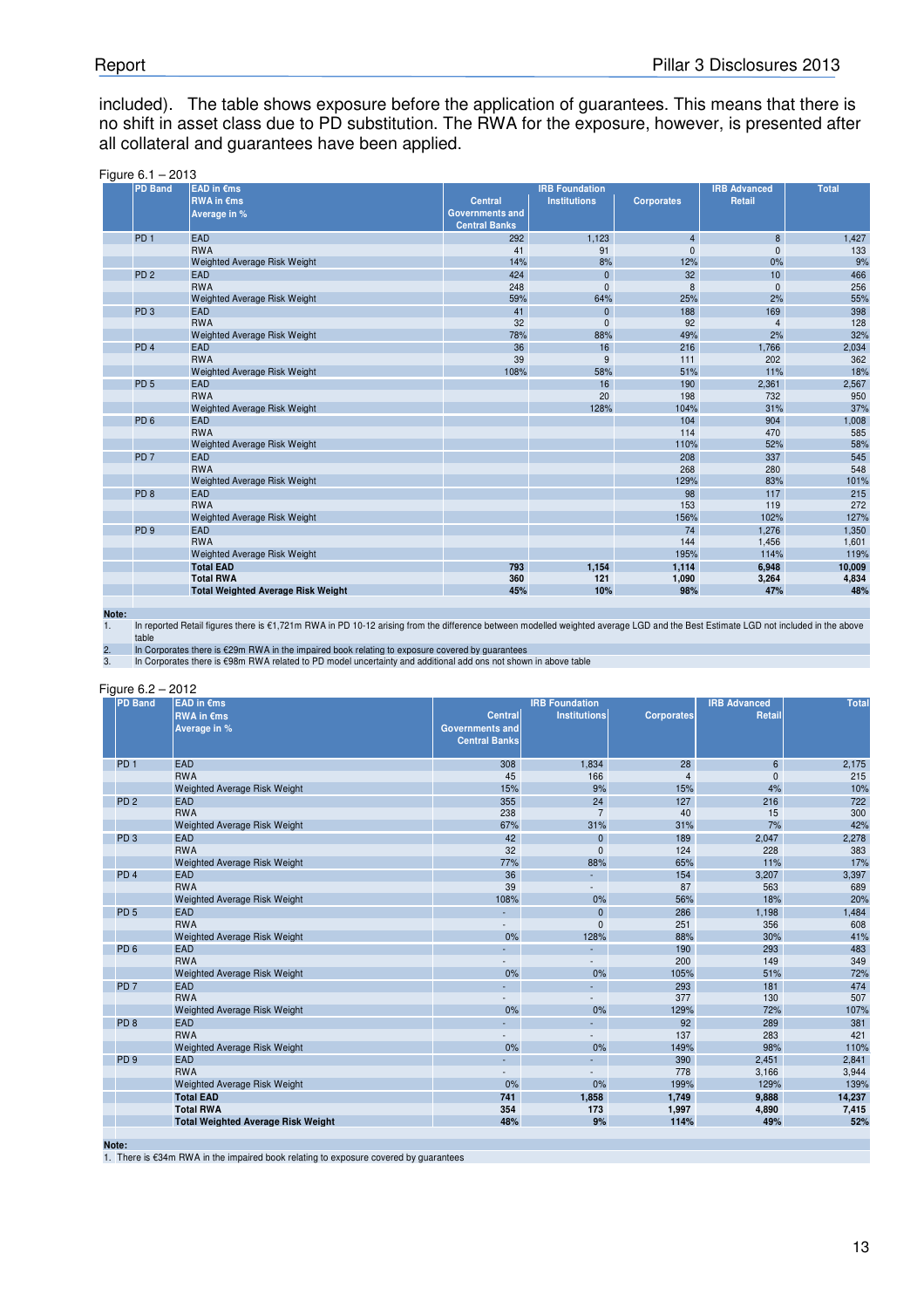The table below shows financial collateral and other eligible collateral.

| Figure 7                                     |                             |                               |                                       |                                         |  |  |  |  |
|----------------------------------------------|-----------------------------|-------------------------------|---------------------------------------|-----------------------------------------|--|--|--|--|
| <b>Eligible collateral</b>                   |                             |                               |                                       |                                         |  |  |  |  |
|                                              | 2012                        |                               | 2013                                  |                                         |  |  |  |  |
|                                              | <b>Financial Collateral</b> | <b>Real Estate Collateral</b> | <b>Financial</b><br><b>Collateral</b> | <b>Real Estate</b><br><b>Collateral</b> |  |  |  |  |
| <b>IRB Foundation</b>                        | $\epsilon$ ms               | €ms                           | €ms                                   | $\epsilon$ ms                           |  |  |  |  |
| <b>Central Governments and Central Banks</b> |                             | 10                            | ۰                                     | 10                                      |  |  |  |  |
| Corporates                                   | 44                          | 674                           | 35                                    | 546                                     |  |  |  |  |
| Counterparty                                 | 3,922                       | ۰                             | 3,627                                 | -                                       |  |  |  |  |
| <b>Total</b>                                 | 3,966                       | 685                           | 3,662                                 | 556                                     |  |  |  |  |

#### **4.4 Economic Capital**

The Economic Capital distribution as at 31 December 2013 for KBCI on a standalone basis is displayed in the table below.

Figure 8

| <b>Economic Capital</b>   |                  |                     |  |  |  |  |
|---------------------------|------------------|---------------------|--|--|--|--|
|                           | 2012             | 2013                |  |  |  |  |
|                           | Capital Required | Capital<br>Required |  |  |  |  |
| <b>ECAP per Risk Type</b> |                  |                     |  |  |  |  |
| Credit Risk               | 79%              | 75%                 |  |  |  |  |
| <b>Operational Risk</b>   | 5%               | 6%                  |  |  |  |  |
| <b>ALM Risk</b>           | 12%              | 13%                 |  |  |  |  |
| <b>Business Risk</b>      | 4%               | 6%                  |  |  |  |  |
| <b>Total ECAP</b>         | 100%             | 100%                |  |  |  |  |
|                           |                  |                     |  |  |  |  |

The Economic Capital represents the minimum amount of capital which has to be available in order to protect KBCI against economic insolvency under extreme circumstances.

KBCI's pillar 2 capital requirement is based on standalone ECAP at a 99.9% confidence interval.

### **5. Credit Risk Management**

#### **5.1 Strategy and Processes**

Credit risk is managed at both transactional and portfolio level. Managing credit risk at the transactional level means that there are sound procedures, processes and applications in place to identify and measure the risks before and after accepting individual exposures. Limits and delegations (based on parameters such as internal risk class, type of counterparty) are set to determine the maximum credit exposure allowed and the acceptance levels for decision making.

Managing the level of risk at portfolio level encompasses inter alia periodic measuring of, and reporting on, risk embedded in the consolidated loan and investment portfolios, monitoring limits, conducting stress tests under different scenarios, taking risk mitigating measures and optimising the overall credit risk profile. On a monthly basis, portfolio reports are presented to the Credit Risk Management Committee. An analysis of the credit profile of KBCI is presented to the Board.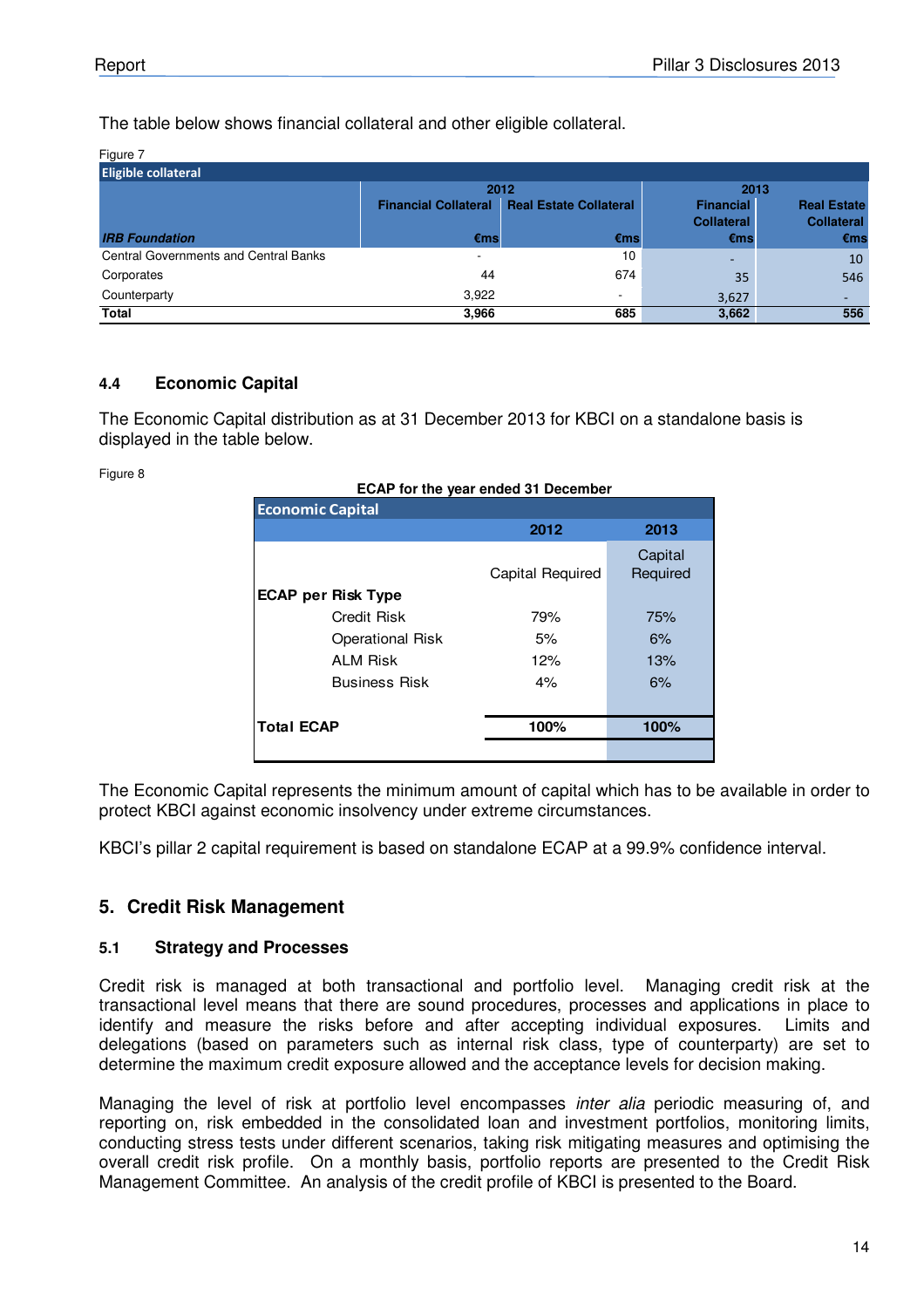#### **5.2 Scope of Credit Risk Disclosures**

The scope of the disclosures for credit risk is based on the implementation of Basel II at KBCI as outlined in Section 5.5 below.

#### **5.3 Exposure to Credit Risk**

Credit Risk is the most material risk facing KBCI given the profile of its book. The table below shows the distribution of credit risk on our loans and advances to customers across the different business units of KBCI based on the approach taken in calculating minimum capital requirements. This table shows the outstanding loan balance at 31 December 2013.

Figure 9

| $.79$ and $.79$<br>Credit Risk Exposures €m |                                                         |                                                         |                                |  |  |  |  |
|---------------------------------------------|---------------------------------------------------------|---------------------------------------------------------|--------------------------------|--|--|--|--|
|                                             | 31-12-2012<br><b>Outstanding Loan</b><br><b>Balance</b> | 31-12-2013<br><b>Outstanding Loan</b><br><b>Balance</b> | Δ 2013 vs 2012<br>$\epsilon$ m |  |  |  |  |
| <b>Standardised</b>                         | 38                                                      | 33                                                      | $-5$                           |  |  |  |  |
| IRB Foundation ^                            | 3,479                                                   | 3,121                                                   | $-358$                         |  |  |  |  |
| <b>IRB Advanced</b>                         | 12,445                                                  | 12,125                                                  | $-320$                         |  |  |  |  |
| <b>Total</b>                                | 15,963                                                  | 15,280                                                  | $-683$                         |  |  |  |  |

^ Unlike figure 5, the IRB Foundation category in the table above excludes the Central Governments, Central Banks, Institutions and Counterparty exposure categories. Credit risk exposures are presented in terms of outstanding balance, whereas in figure 5 Exposure At Default figures are used.

| Figure 10                                        |               |               |                |
|--------------------------------------------------|---------------|---------------|----------------|
| <b>Retail Portfolio - Additional Information</b> |               |               |                |
| <b>Retail Book</b>                               | 31-12-2012 €m | 31-12-2013 €m | Δ 2013 vs 2012 |
|                                                  |               |               | $\epsilon$ m   |
| <b>Outstanding Balance</b>                       | 12,445        | 12,125        | $-320$         |
| <b>Undrawn Amount</b>                            | 5.            | 45            | 40             |
| Total                                            | 12,450        | 12,170        | $-280$         |
| <b>PD Profile</b>                                | 31-12-2012 €m | 31-12-2013 €m | Δ 2013 vs 2012 |
|                                                  |               |               | €m             |
| PD 1-4                                           | 5,421         | 1,964         | $-3,457$       |
| <b>PD 5-7</b>                                    | 1,655         | 3,560         | 1,905          |
| <b>PD 8-9</b>                                    | 2,711         | 1,374         | $-1,337$       |
| PD 10-12                                         | 2,663         | 5,272         | 2,609          |
| <b>Total</b>                                     | 12,450        | 12,170        | $-280$         |
| <b>Weighted Average LGD</b>                      | 31-12-2012 %  | 31-12-2013%   | Δ 2013 vs 2012 |
|                                                  |               |               | pp             |
| <b>WALGD</b>                                     | 22.10%        | 25.19%        | 3.09%          |

Following a loan book reassessment in 2013, mortgage loans totalling approximately €2,140m of restructured loans were transferred from PD 1-9 to PD 10.

The maturity profile of the credit portfolio as at 31 December 2013 is shown in the table below.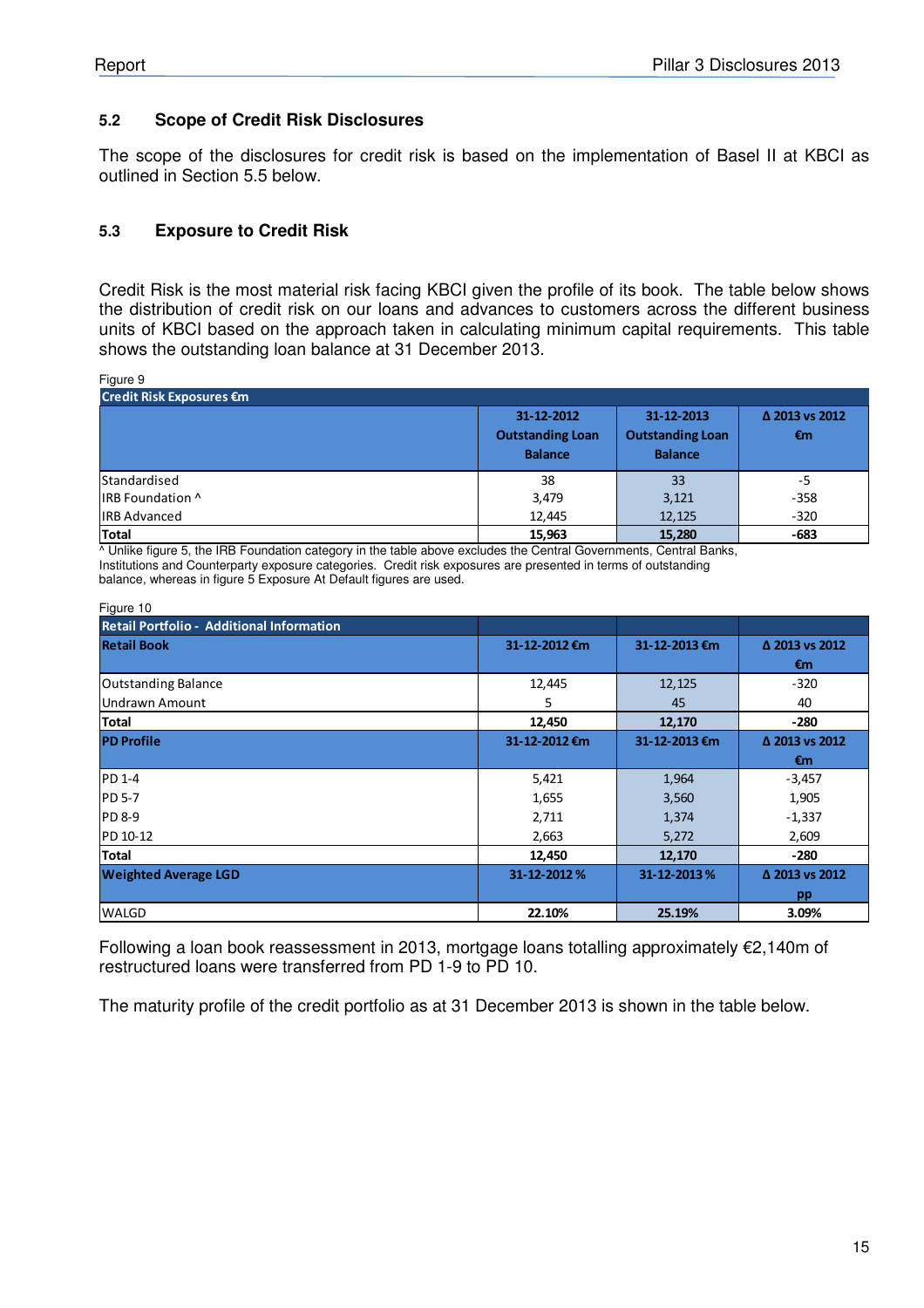#### Figure 11

| Residual Maturity for KBCI Outstanding Exposures €m |               |                    |               |              |
|-----------------------------------------------------|---------------|--------------------|---------------|--------------|
| Maturity Bands 31-12-2012                           | Corporate/SME | <b>Real Estate</b> | <b>Retail</b> | <b>Total</b> |
| $<$ 1 year                                          | 441           | 1,171              | 35            | 1,647        |
| $\ge$ 1 to <5 years                                 | 251           | 330                | 153           | 733          |
| >=5 to <10 years                                    | 282           | 120                | 790           | 1,193        |
| $>=10$ years                                        | 719           | 203                | 11,467        | 12,389       |
| <b>Total</b>                                        | 1,694         | 1,824              | 12,445        | 15,963       |
| Maturity Bands 31-12-2013                           | Corporate/SME | <b>Real Estate</b> | <b>Retail</b> | <b>Total</b> |
| $<$ 1 year                                          | 271           | 1,067              | 42            | 1,380        |
| $> = 1$ to $<$ 5 years                              | 252           | 277                | 266           | 795          |
| $>=5$ to $<$ 10 years                               | 304           | 118                | 1,113         | 1,535        |
| $>=10$ years                                        | 654           | 212                | 10,704        | 11,570       |
| <b>Total</b>                                        | 1,481         | 1,674              | 12,125        | 15,280       |

#### **5.4 Impaired & Past Due Not Impaired**

For the definition of Impaired, please refer to the audited financial statements.

Loans and advances less than 90 days past due are not considered impaired, unless other information is available to indicate the contrary. Loans that are not impaired and in arrears but not 90 days past due are categorised as "Past Due but Not Impaired".

The two tables below show the profile of the book in relation to Impaired, Past Due but not Impaired and neither Past Due nor Impaired as at 31 December 2013. The first table shows the split based on industry class while the second shows the profile based on geographical breakdown.

| Figure 12                                                  |                                                |                                            |                 |              |
|------------------------------------------------------------|------------------------------------------------|--------------------------------------------|-----------------|--------------|
| Past Due and Impaired Outstanding Exposures by Industry €m |                                                |                                            |                 |              |
| Industry Class 31-12-2012                                  | <b>Neither Past due Nor</b><br><b>Impaired</b> | <b>Past Due but Not</b><br><b>Impaired</b> | <b>Impaired</b> | <b>Total</b> |
| Corporate                                                  | 1,725                                          | 8                                          | 1,784           | 3,517        |
| Retail                                                     | 9,042                                          | 740                                        | 2,663           | 12,445       |
| Total                                                      | 10.767                                         | 748                                        | 4,448           | 15,963       |
| Industry Class 31-12-2013                                  | <b>Neither Past due Nor</b><br><b>Impaired</b> | <b>Past Due but Not</b><br><b>Impaired</b> | <b>Impaired</b> | <b>Total</b> |
| Corporate                                                  | 1,112                                          | 10                                         | 2,032           | 3,155        |
| Retail                                                     | 6,494                                          | 359                                        | 5,272           | 12,125       |
| <b>Total</b>                                               | 7,606                                          | 369                                        | 7.304           | 15,280       |

Figure 13

 $F(x) = 40$ 

| Past Due and Impaired Outstanding Exposures by Geography €m |                                                |                                            |                 |              |
|-------------------------------------------------------------|------------------------------------------------|--------------------------------------------|-----------------|--------------|
| Geographic Breakdown 31-12-2012                             | <b>Neither Past due Nor</b><br><b>Impaired</b> | <b>Past Due but Not</b><br><b>Impaired</b> | <b>Impaired</b> | <b>Total</b> |
| Ireland                                                     | 10,263                                         | 717                                        | 4,198           | 15,178       |
| <b>UK</b>                                                   | 473                                            | 31                                         | 205             | 709          |
| Other                                                       | 31                                             | $\Omega$                                   | 44              | 76           |
| <b>Total</b>                                                | 10.767                                         | 748                                        | 4.448           | 15,963       |
| Geographic Breakdown 31-12-2013                             | <b>Neither Past due Nor</b><br><b>Impaired</b> | <b>Past Due but Not</b><br><b>Impaired</b> | <b>Impaired</b> | <b>Total</b> |
| Ireland                                                     | 7,326                                          | 351                                        | 6,906           | 14,583       |
| <b>UK</b>                                                   | 260                                            | 18                                         | 300             | 578          |
| Other                                                       | 21                                             | $\mathbf{0}$                               | 98              | 119          |
| <b>Total</b>                                                | 7,606                                          | 369                                        | 7,304           | 15,280       |

For credit granted to clients in PD bands 10, 11 and 12 (Impaired loans), the Bank records specific impairments allowances based on an estimate of the net present value of the recoverable amount. For credit granted to clients in PD bands 1 to 9, a collective impairment loss is taken on a 'portfolio basis' using a formula that takes account of the expected loss on the portfolio, adjusted by an emergence period to reflect the incurred but not reported impairment loss.

The credit impairment losses of KBCI at 31 December 2013 based on industry class and geographical segment are included in the two tables below.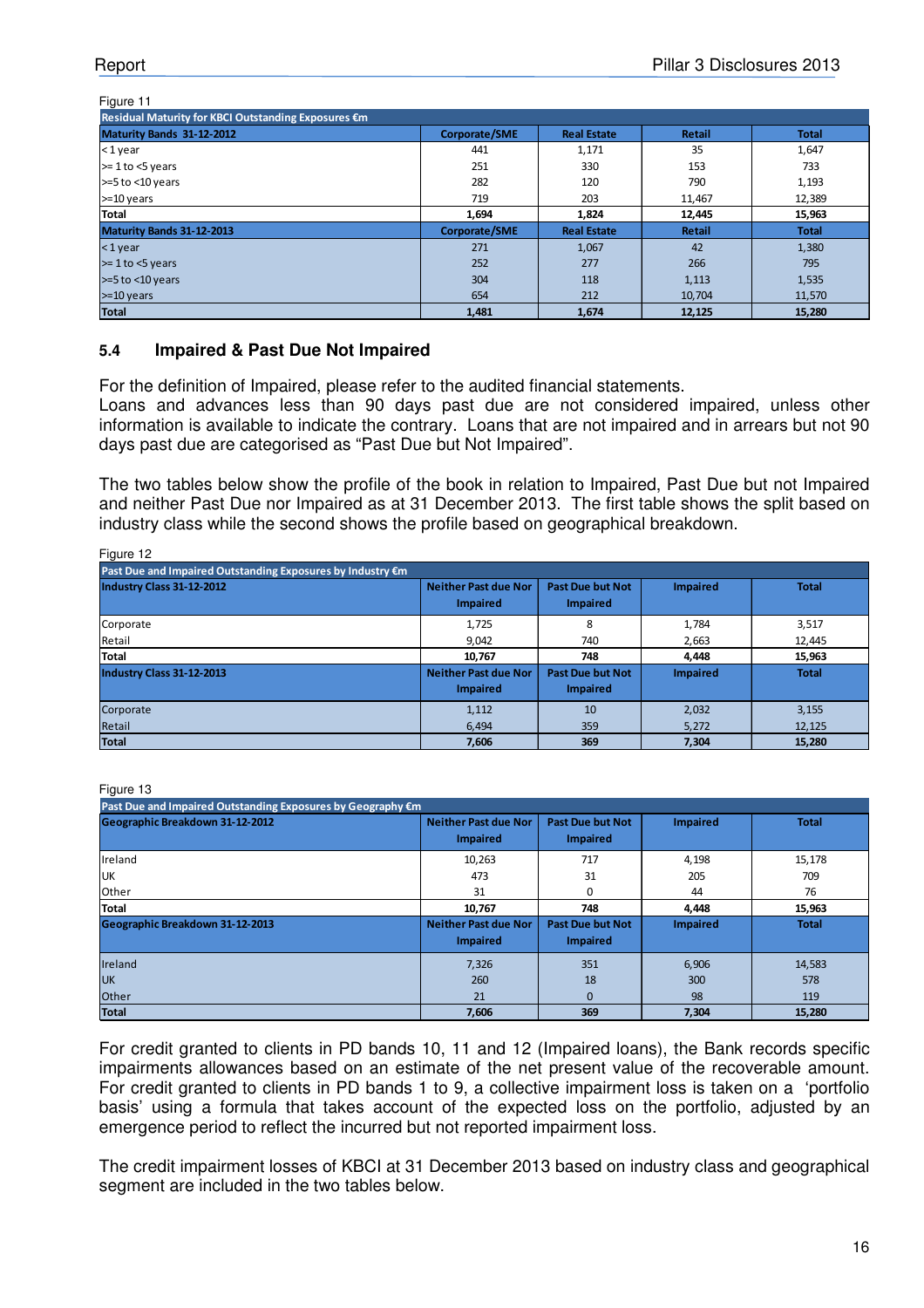#### Figure 14

| Specific & Portfolio Provisions for Impairment of KBCI Loans €m |                             |                    |                             |                      |                           |
|-----------------------------------------------------------------|-----------------------------|--------------------|-----------------------------|----------------------|---------------------------|
| Industry Class 31-12-2012                                       | <b>Outstanding Exposure</b> | <b>Performing</b>  | <b>Portfolio Provisions</b> | Impaired Outstanding | <b>Specific Provision</b> |
|                                                                 |                             | <b>Outstanding</b> |                             | <b>Exposure</b>      | <b>Balance</b>            |
|                                                                 |                             | <b>Exposure</b>    |                             |                      |                           |
| Corporate                                                       | 3,517                       | 1,733              | 15                          | 1,784                | 825                       |
| Retail                                                          | 12,445                      | 9,782              | 85                          | 2,663                | 795                       |
| <b>Total</b>                                                    | 15.963                      | 11,515             | 100                         | 4.448                | 1.620                     |
| Industry Class 31-12-2013                                       | <b>Outstanding Exposure</b> | Performing         | <b>Portfolio Provisions</b> | Impaired Outstanding | <b>Specific Provision</b> |
|                                                                 |                             | <b>Outstanding</b> |                             | <b>Exposure</b>      | <b>Balance</b>            |
|                                                                 |                             | <b>Exposure</b>    |                             |                      |                           |
| Corporate                                                       | 3,155                       | 1,122              | 35                          | 2,032                | 1,017                     |
| Retail                                                          | 12,125                      | 6,853              | 109                         | 5,272                | 1,561                     |
| <b>Total</b>                                                    | 15.280                      | 7.976              | 144                         | 7.304                | 2.577                     |

#### Figure 15

| Specific & Portfolio Provisions for Impairment of KBCI Loans €m |                             |                                                            |                             |                                                |                                             |
|-----------------------------------------------------------------|-----------------------------|------------------------------------------------------------|-----------------------------|------------------------------------------------|---------------------------------------------|
| Geographic Breakdown 31-12-2012                                 | <b>Outstanding Exposure</b> | <b>Performing</b><br><b>Outstanding</b><br><b>Exposure</b> | <b>Portfolio Provisions</b> | Impaired Outstanding<br><b>Exposure</b>        | <b>Specific Provision</b><br><b>Balance</b> |
| Ireland                                                         | 15,178                      | 10,980                                                     | 93                          | 4,198                                          | 1,542                                       |
| <b>UK</b>                                                       | 709                         | 504                                                        |                             | 205                                            | 62                                          |
| Other                                                           | 76                          | 31                                                         | $\Omega$                    | 44                                             | 17                                          |
| <b>Total</b>                                                    | 15,963                      | 11,515                                                     | 100                         | 4.448                                          | 1.620                                       |
| Geographic Breakdown 31-12-2013                                 | <b>Outstanding Exposure</b> | Performing<br><b>Outstanding</b><br><b>Exposure</b>        | <b>Portfolio Provisions</b> | <b>Impaired Outstanding</b><br><b>Exposure</b> | <b>Specific Provision</b><br><b>Balance</b> |
| Ireland                                                         | 14,583                      | 7,677                                                      | 133                         | 6,906                                          | 2,479                                       |
| <b>UK</b>                                                       | 578                         | 278                                                        | 11                          | 300                                            | 43                                          |
| Other                                                           | 119                         | 21                                                         | $\Omega$                    | 98                                             | 55                                          |
| <b>Total</b>                                                    | 15,280                      | 7,976                                                      | 144                         | 7,304                                          | 2,577                                       |

The movement in impairment provisions for 2013 is outlined in the table below.

| Figure 16                  |                        |        |                                                 |                        |
|----------------------------|------------------------|--------|-------------------------------------------------|------------------------|
| <b>Provisions Analysis</b> |                        |        |                                                 |                        |
| Provisions 31-12-2012      | <b>Opening Balance</b> | Charge | <b>IFRS Unwind / Write</b><br>Offs*             | <b>Closing Balance</b> |
| Specific                   | 1,193                  | 511    | -83                                             | 1,620                  |
| Portfolio                  | 63                     | 36     | $\Omega$                                        | 100                    |
| <b>Total</b>               | 1,256                  | 547    | -83                                             | 1,720                  |
| Provisions 31-12-2013      | <b>Opening Balance</b> | Charge | <b>IFRS Unwind / Write</b><br>Offs <sup>*</sup> | <b>Closing Balance</b> |
| Specific                   | 1,620                  | 1,015  | $-57$                                           | 2,577                  |
| Portfolio                  | 100                    | 44     | $\mathbf{0}$                                    | 144                    |
| <b>Total</b>               | 1,720                  | 1,059  | $-58$                                           | 2,721                  |

\*FX movements and Settlements included in IFRS Unwind / Write Offs

#### **5.5 Approaches to Credit Risk**

The Capital Requirements Directive ("CRD") provides two approaches for the calculation of minimum regulatory capital requirements for credit risk:

- 1. The Standardised Approach; and
- 2. Internal Ratings Based Approach ("IRB Approach"), which can be sub divided into
	- a. Foundation Internal Ratings Based Approach ("Foundation IRB Approach");
		- b. Advanced Internal Ratings Based Approach ("Advanced IRB Approach");

KBCI has been granted permission by the CBI to apply the Advanced IRB approach to its retail mortgage portfolio and the Foundation IRB approach to its Banking and Treasury portfolios. KBCI uses PDs, LGDs and EADs in the calculation of Pillar I capital requirement for these portfolios.

Under the Standardised Approach, risk weightings for rated counterparties are regulatory-determined standardised risk weightings.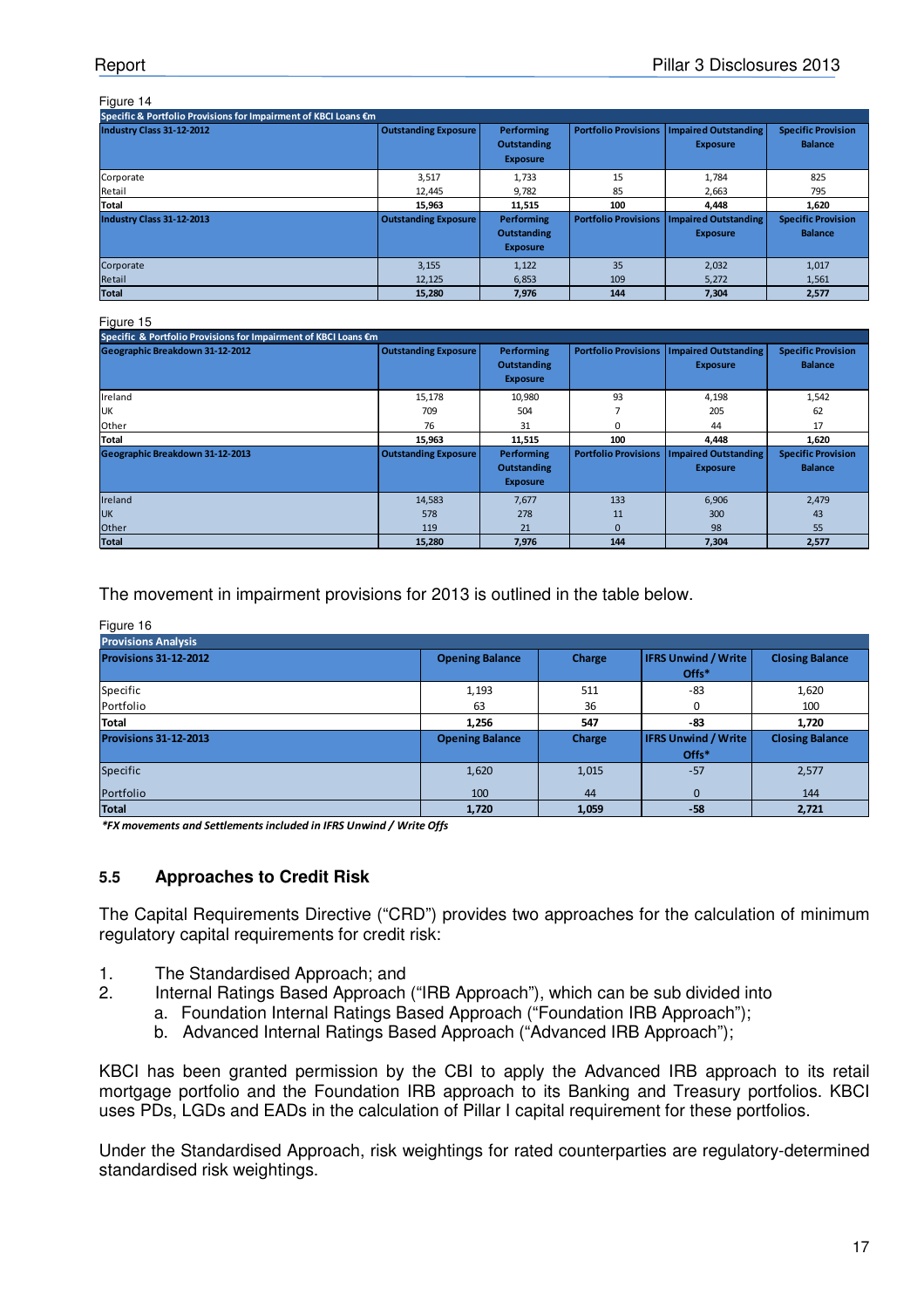Banks operating under the IRB Advanced Approach are allowed to use their own internal estimates of certain risk parameters to calculate regulatory capital requirements for credit risk across different asset classes. These risk parameters are:

- Probability of default (PD),
- Loss given default (LGD)
- Exposure at default (EAD).

For non retail exposures, there are two IRB approaches. Under the Foundation IRB Approach, banks use their own estimate of PD, and regulatory estimates of LGD and EAD. Under the Advanced IRB Approach, banks use their own estimates of all three risk components. For retail exposures, there is no Foundation approach so all three risk measure are internally estimated.

The Pillar I credit risk models are challenged and back-tested on a regular basis to assess their performance on KBCI's portfolios. All models are subject to an annual review and more frequent monitoring report. Annual reviews are then validated by the independent validation team. Annual reviews, validations of these reviews and monitoring reports are subject to approval by the Credit Risk Management Committee.

KBCI calculates its Pillar II economic capital (Ecap) for Credit risk using the outputs of the KBC Group Credit Portfolio Model (CPM). CPM is developed in accordance with the KBC Group Model Management Framework and is subject to the standard KBC Group modelling and validation processes.

#### **5.6 Credit Risk Mitigation Techniques**

KBCI's Credit Assessment is primarily based on an assessment of affordability and repayment capacity.

KBCI views its risk governance structure, including the Board, Risk Committee, Risk Oversight Committee, Credit Risk Management Committee, and the responsibilities for credit risk management from Board level down to line management, as a significant mitigant of credit risk.

In addition to these governance bodies, the KBCI Credit Decision Authorities monitor credit risk at a transaction level for new and existing transactions and the KBCI New and Active Products committee monitors the credit risk involved in new products and processes, or in changes to existing products and processes.

A Credit Policy is in place outlining policies in relation to securing collateral, establishing credit reserves and risk exposures.

#### **5.7 Internal Modelling**

The credit risk models developed by KBCI include PD, LGD and EAD models, plus application and behavioural scorecards for specific portfolios (retail).

These models are used within the credit process for:

- defining the delegation level for credit approval (e.g. PD models);
- accepting credit transactions (e.g. application scorecards);
- setting limits;
- pricing credit transactions ;
- monitoring the risk of a (client) portfolio:
- calculating the internal economic capital;
- calculating the regulatory capital;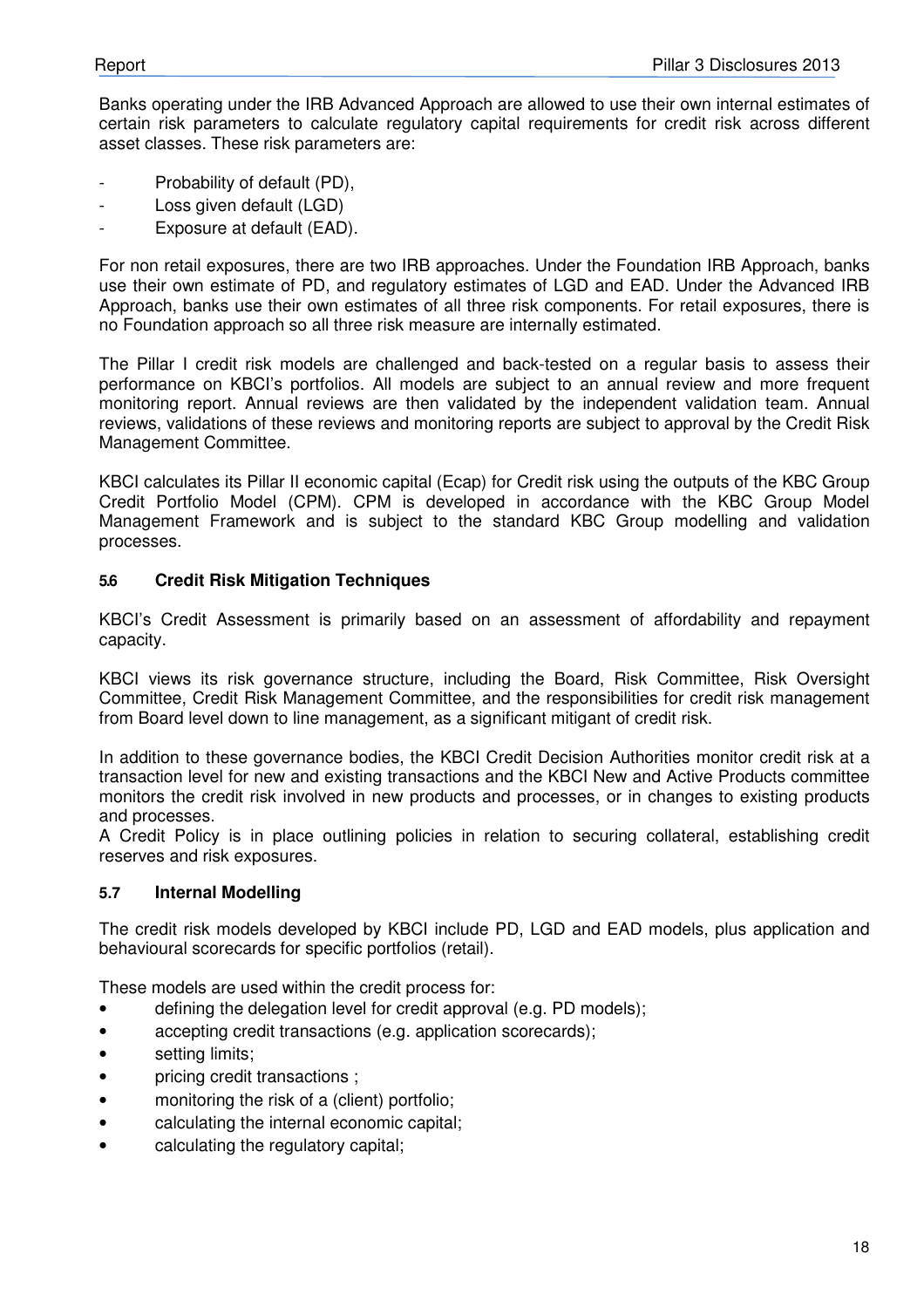#### **Probability of Default (PD)**

Probability of Default (PD) is the likelihood that an obligor/facility will default on its obligations within a one-year time horizon, with default being defined in accordance with Basel II rules. The PD is calculated for each client for non-retail exposures and for each facility for retail exposures. As KBCI operates under the IRB approach, KBCI uses its own internal estimates of PD for regulatory capital calculations.

Within KBCI, there are three types of PD models developed:

- Statistical default/non-default models based on objective inputs: Rankings are derived purely mechanically with no subjective input, using regression techniques. At KBCI, this method is only used in the retail segment where objective data is plentiful (e.g. behavioural information).
- $\triangleright$  Statistical default/non-default models based on objective and subjective input: These are very similar to the purely objective models, but also use subjective input entered by a credit adviser (for instance management quality, market position). At KBCI, this method is used to rank large Western European corporate customers.
- $\triangleright$  Statistical expert-based models: Rankings are based on quantitative and qualitative input, but due to the small number of observed default events, regression is applied to predict expert assessments of the creditworthiness of the clients, rather than their default/nondefault behaviour. At KBC, this method is used to rank borrowers in the SME segment.

The PD score resulting from the rating model is then calibrated towards the Central Tendency (CT). The CT is the expected long term default rate for the given portfolio over a full economic cycle. As such, all of KBCI's PD models are considered to be Through the Cycle (TTC) models.

The output generated by these models is used to split the performing loan portfolio into internal rating classes ranging from 1 (lowest risk) to 9 (highest risk) for the PD according to the KBCI masterscale<sup>3</sup>.

#### **Loss Given Default (LGD) Models**

Loss Given Default (LGD) is a measure of the loss that a bank would suffer if an obligor defaults. It can be expressed as an amount or as a percentage of the expected amount outstanding at the time of default (EAD).

KBCI estimates LGD by determining the sum of cash flows resulting from the workout and/or collections process, discounted to the time of default and expressed as a percentage of the estimated exposure at default. Each of models developed are methodologically based on historical recovery rates and cure rates (the percentage of defaulted clients returning to performing state) per collateral type or per pool (segmentation-based approach).

As proposed by Basel II, the LGD estimates used for regulatory capital calculations are downturn estimates of LGD.

#### **Exposure At Default (EAD) Models**

KBC uses historical information that is available on exposures of defaulted counterparties to model EAD. The EAD model is used to estimate the amount that is expected to be outstanding when a counterparty defaults in the course of the next year.

In most cases, EAD equals the nominal amount of the facility, but for certain facilities (e.g. those with undrawn commitments) it includes an estimate of future drawings prior to default.

 3 The KBCI masterscale is a mapping of PD % to specific bands in order to pool clients based on their risk profile. It consists of 9 bands running from low to high risk where each band is double the risk of the one before it.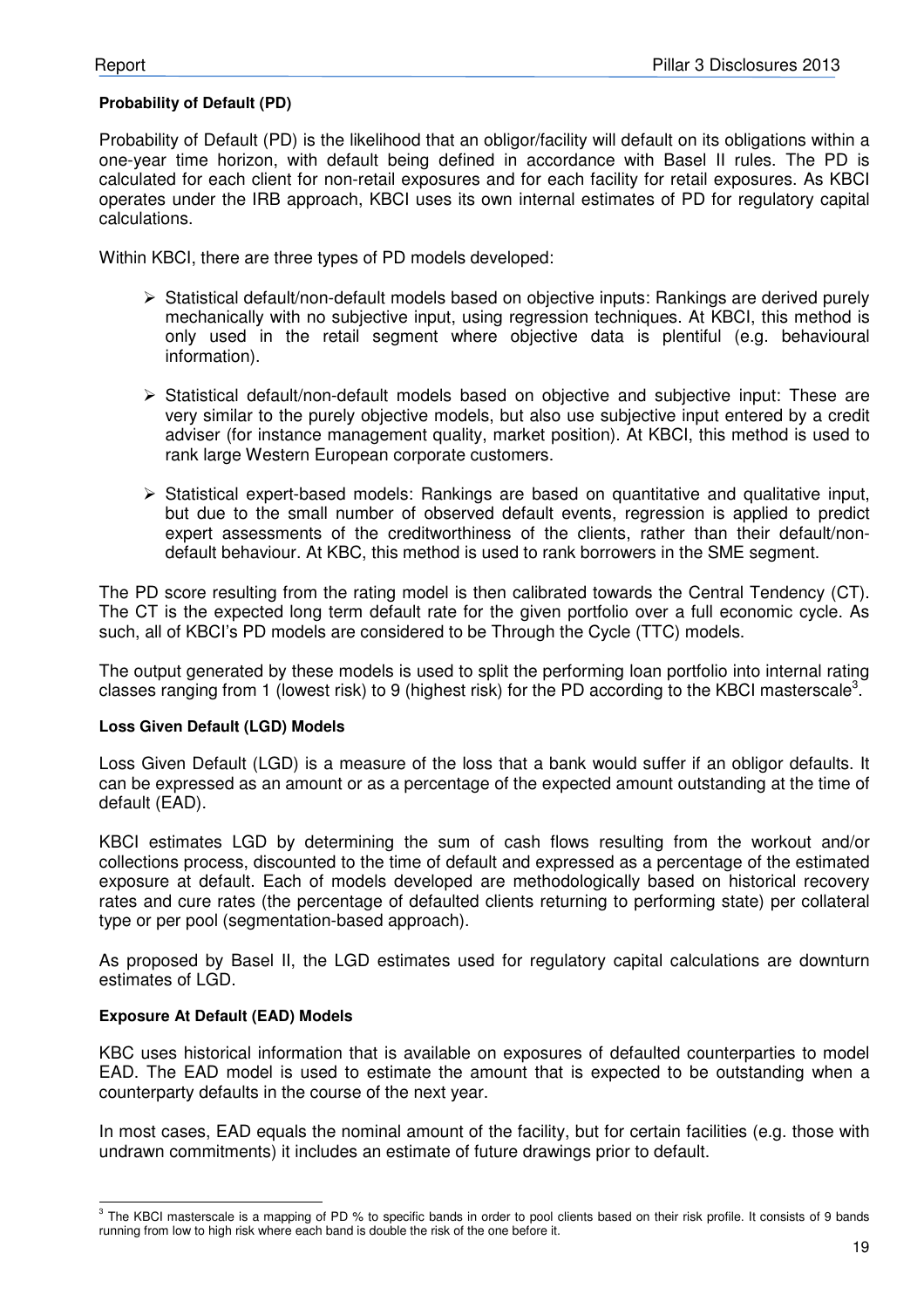All of KBCIs regulatory models are continuously back tested to ensure their performance is satisfactory. Before a model is implemented the following are tested:

- $\triangleright$  Performance of the calibration
- $\triangleright$  Rank ordering of defaults/cures
- Migration of defaults/cures
- $\triangleright$  Stability index

Each model is also independently validated by a separate validation unit where several quantitative and qualitative checks are preformed. Before the approval of a new rating model, the findings of the validation report are presented to the approval committee.

#### **Credit Portfolio Model (CPM)**

Economic capital for credit risk is calculated in KBCI using the Credit Portfolio Model (CPM). The CPM models loan portfolio behaviour by simulating common default behaviour between counterparties. CPM takes the idiosyncratic (i.e. individual) behaviour of larger loans and the systematic (i.e. common) behaviour of pools of smaller similar loans into account in simulating multiple default scenarios.

CPM models the systematic behaviour of a counterparty using three risk factors – industry sector, geographical region and size. CPM's sectoral approach uses CREDAC codes associated with each Banking loan. Size is computed based on information gleaned from audited accounts. A significant majority of KBCI's borrowers are based in Ireland and so geography is a less important risk driver for the calculation of KBCI's economic capital on a standalone basis.

CPM uses multiple random simulations of loss events to determine correlated behaviour across segments. In this way the concentration risk originating from a correlated movement of individual sectors is also captured by CPM.

The KBCI specific configuration of CPM includes the following:

- Inter- and intra-sector correlations based on UK and Ireland data, for use with the Banking portfolio.
- A retail index based on unemployment and short term interest rates, for use with the Homeloans portfolio.

CPM assesses concentration risk from the overall perspective of the KBCI portfolio, together with the portfolio structure (i.e. the combination of Retail mortgages, SME, Corporate and CRE lending) and diversification characteristics.

#### **5.8 Counterparty Credit Risk**

KBCI defines counterparty credit risk as the credit risk resulting from over the counter transactions, which are in the main interest related transactions (e.g. Interest Rate Swaps), currency related transactions (e.g. FX swaps) or equity related transactions.

Counterparty limits are set for each individual counterparty, taking into account the general rules and procedures set out in a group wide policy. Sub limits can be put in place for each product type. The risk is monitored by a real time limit control system which allows the ALM desk to check limit availability at any time. Positions against limits are monitored and reported by Risk Management on a daily basis.

The counterparty credit risk exposure at replacement risk for derivatives is  $\epsilon$ 162m at 31<sup>st</sup> December 2013 (€185m 2012). For further details of counterparty credit risk exposures please see note 16 of the Financial Statements.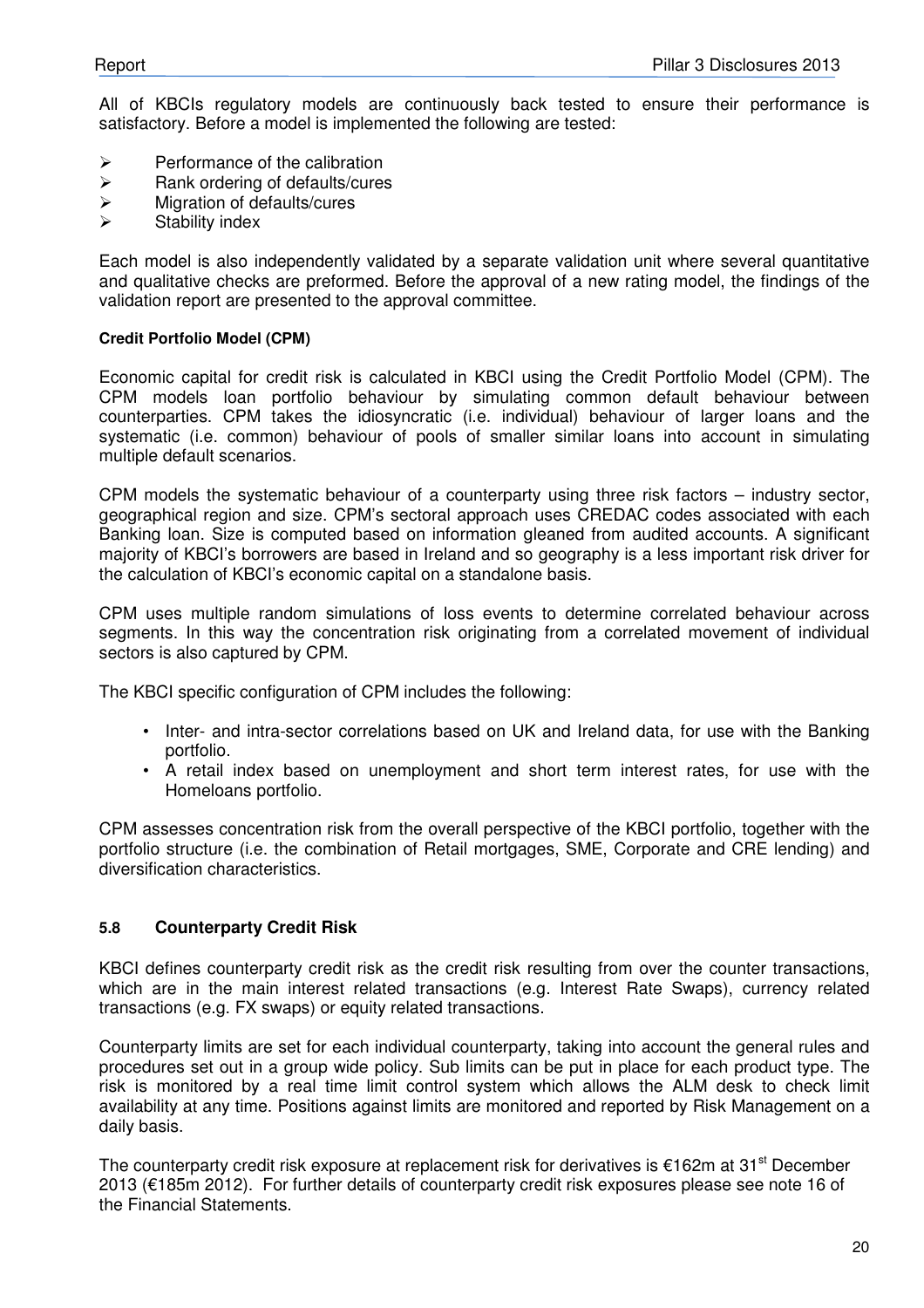### **6. Liquidity Risk Management**

Liquidity risk is the risk that an organisation will be unable to meet its liabilities / obligations as they come due, without incurring unacceptable losses.

#### **6.1 Strategy & Processes**

KBCI is committed to adopting prudent liquidity and funding management policies with the objective of maintaining a diversified funding base and ensuring that reliance on short term wholesale sources of funds are within acceptable levels. The management of liquidity and funding risk within KBCI is undertaken within designated limits and other policy guidelines set by the CBI, KBC Group, KBCI Board of Directors and best practice.

Liquidity management for KBCI focuses on the overall balance sheet structure and the control of risk arising from the mismatch of maturities across the balance sheet. KBCI manages its operational liquidity within a delegated 30 day contingency gap limit and makes use of Net Stable Funding Ratio (NSFR), Liquidity Coverage Ratio (LCR) and Loan To Deposits Ratio (LTD) to measure and report on the evolution of its liquidity and funding profile.

It is KBCI's policy to ensure that resources are available at all times to meet the bank's obligations arising from withdrawal of customer demand or term deposits, non-renewal of interbank liabilities, the drawdown of customer facilities, asset expansion and other contingent obligations.

#### **6.2 Scope of Liquidity Risk Management**

The Liquidity Policy covers liquidity risk management and reporting for KBCI plc.

#### **6.3 Structural Liquidity Risk**

KBCI's structural liquidity risk is measured by grouping the assets and liabilities according to the remaining term to maturity (contractual maturity date). The difference between the cash inflows and outflows is referred to as the 'net liquidity gap'.

KBC's contingency liquidity gap framework is based on operating within a predefined liquidity gap in a 30 day period.

KBCI participated in the ECB's long term refinancing operations (LTRO) of December 2011 and February 2012, borrowing a total of €3.6 billion. This was redeemed in full in Q1 2013.

### **7. Securitisations**

The objective of the securitisations is to turn illiquid mortgage assets into securitised notes / collateral, against which funding can be raised. The credit institution is the loan originator for the mortgage assets. It then sells the assets to the securitisation vehicle in return for the securitised notes. It continues to act as servicer for the assets and as mortgage manager for the securitisation vehicles. It also acts as transaction swap counterparty for some of the securitisations and subordinated loan provider for all issues. KBCI has ownership of all floating rate notes issued by Phoenix Funding 2 Limited, Phoenix Funding 3 Limited, Phoenix Funding 4 Limited and Phoenix Funding 5 Limited<sup>4</sup>. In 2008, the Bank transferred mortgage loans into Phoenix Funding 2 Limited and Phoenix Funding 3 Limited, in 2009 into Phoenix Funding 4 Limited and in 2012 into Phoenix Funding 5 Limited. The share capital of the Phoenix Programme is owned by Capita Trust Nominees No. 1 Limited, a company not related to KBC Bank Ireland plc or any of its subsidiaries.

 4 Phoenix Funding 2 Limited, Phoenix Funding 3 Limited, Phoenix Funding 4 Limited and Phoenix Funding 5 Limited referred to in this document as the Phoenix Programme.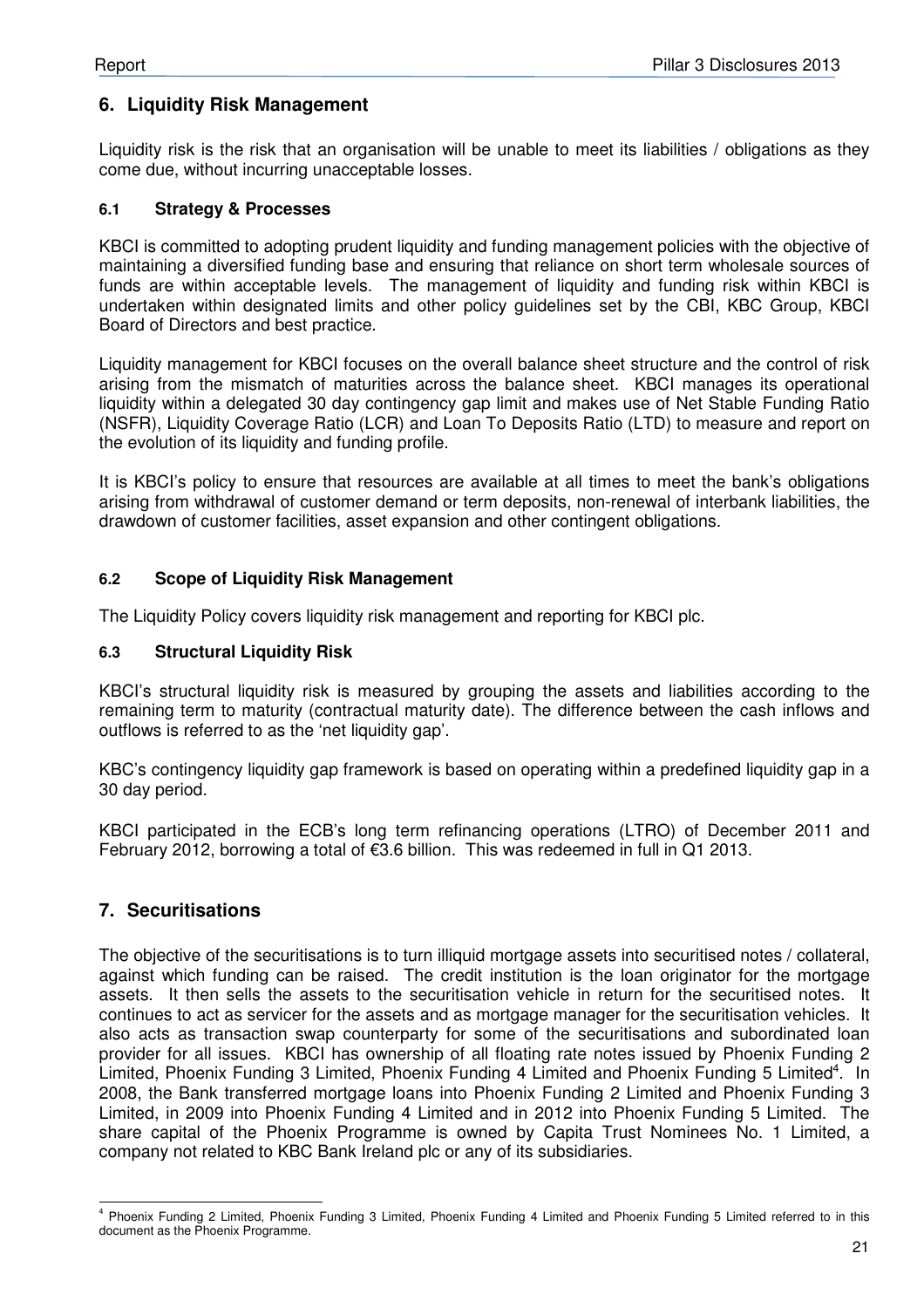The financial statements of the Phoenix Programme are consolidated into the consolidated financial statements of KBC Bank Ireland plc. Although the companies are not subsidiaries of KBC Bank Ireland plc, the Bank retains substantially all the risks and rewards of the ownership of the assets in the Phoenix Programme. The floating rate notes issued by the Phoenix Programme are listed on the Irish Stock Exchange.

At 31 December, 2013, the notes were rated by a range of external credit assessment institutions (ECAI's) as follows:

| Figure 17             |                                            |                      |             |
|-----------------------|--------------------------------------------|----------------------|-------------|
| <b>ECAI</b>           | <b>Moody's Investor</b><br><b>Services</b> | <b>Fitch Ratings</b> | <b>DBRS</b> |
| Phoenix $2 -$ Class A | A3                                         | A+                   | A           |
| Phoenix 2 - Class B   | Not Rated                                  | Not Rated            | Not Rated   |
| Phoenix 3 - Class A   | A3                                         | A+                   | Not Rated   |
| Phoenix 3 - Class B   | Not Rated                                  | Not Rated            | Not Rated   |
| Phoenix 4 - Class A   | A3                                         | A+                   | Not Rated   |
| Phoenix 4 - Class B   | Not Rated                                  | Not Rated            | Not Rated   |
| Phoenix 5 - Class A1  | Not Rated                                  | A+                   | A (high)    |
| Phoenix 5 - Class A2  | Not Rated                                  | A+                   | A (high)    |
| Phoenix 5 - Class A3  | Not Rated                                  | A+                   | A (high)    |

#### **7.1 Total Outstanding Securitised Exposures**

The gross carrying amount of mortgages in the securitised companies recognised in the statement of financial position at 31 December 2013 is:

| Figure 18                                                                    |                                              |                                              |                                   |
|------------------------------------------------------------------------------|----------------------------------------------|----------------------------------------------|-----------------------------------|
| <b>KBCI Securitisations -</b><br>$\epsilon$ m                                |                                              |                                              |                                   |
| <b>Securitised Book</b>                                                      | <b>Outstanding</b><br><b>Exposure 2013 *</b> | <b>Outstanding</b><br><b>Exposure 2012 *</b> | <b>Movement Since</b><br>31.12.12 |
| <b>Phoenix 2</b><br><b>Phoenix 3</b><br><b>Phoenix 4</b><br><b>Phoenix 5</b> | 6,167<br>2,543<br>678<br>839                 | 6,364<br>2,649<br>704<br>874                 | (197)<br>(107)<br>(27)<br>(35)    |
| Total                                                                        | 10,227                                       | 10,592                                       | (365)                             |

\* Outstanding Exposure excludes all un-secured Top Ups in addition to secured loans which do not meet the criteria for inclusion in the respective pools

The notes are eligible as collateral for the ECB and thus provide an added liquidity buffer for KBC Bank. The Basel II securitisation framework does not apply to KBCI as an insufficient amount of the risk incurred has been transferred.

The securitisations are internal and consolidated into the financial statements of KBC Bank Ireland plc ("the bank"). The accounting policies of the securitization companies are in line with the policies adopted by the bank and are set out in the bank's consolidated financial statements.

### **8. ALM Risk**

The process of managing KBCI's structural exposure to market risk is also known as Asset/Liability Management (ALM). ALM risk is defined as the potential negative deviation from the expected net asset value of KBCI's banking book and sovereign bond portfolio due to changes in the level or in the volatility of market prices.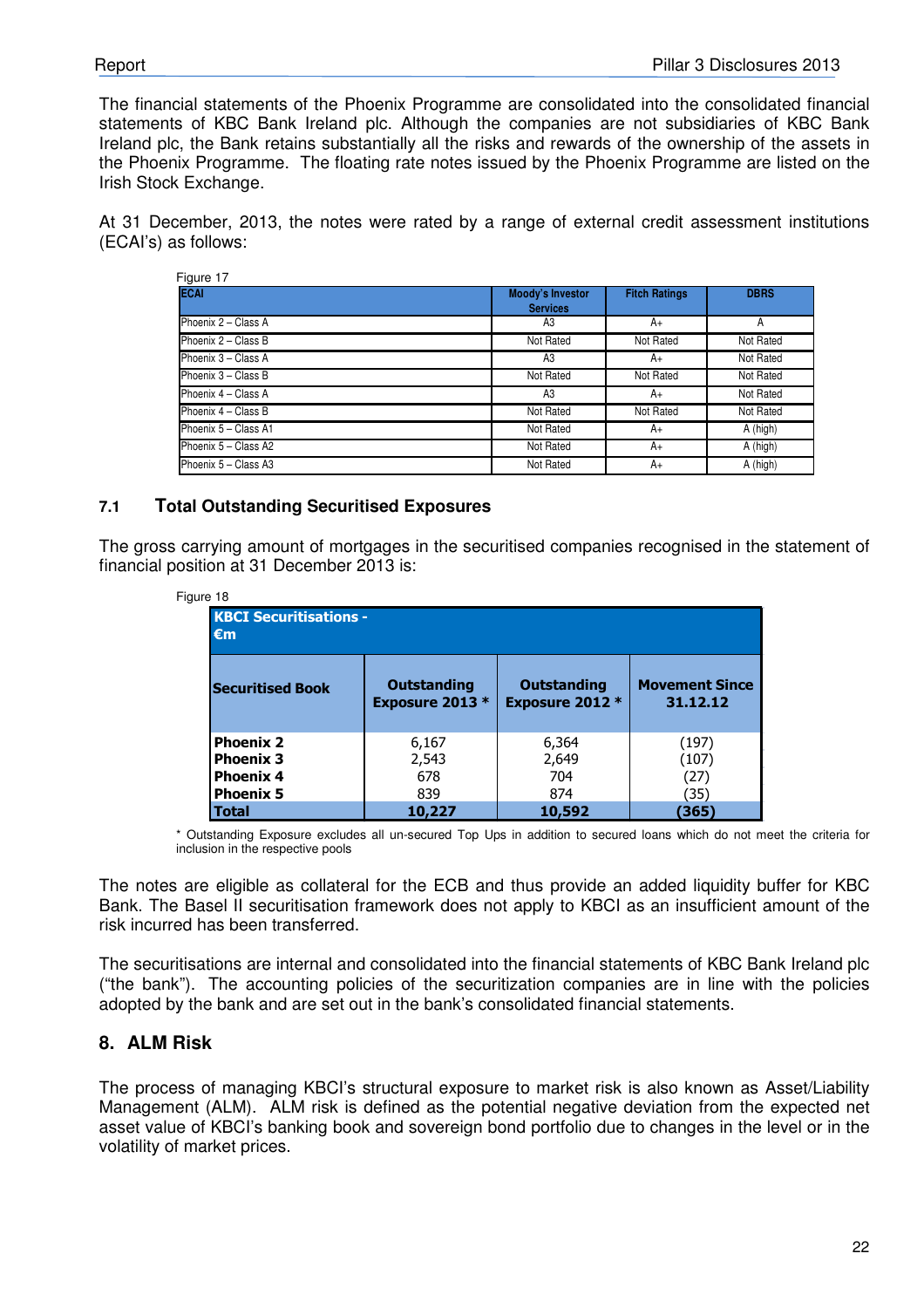#### **8.1 Sources of ALM Risk**

The primary sources of KBCI ALM risk, i.e. interest rate risk and foreign exchange risk, are:

- The structural interest rate risk position (sovereign bond portfolio); and
- The interest rate risk arising from funding, lending, sales and hedging activities.

#### **8.2 Measurement Methodology for ALM Risk**

KBCI uses two distinct methodologies for the measurement of ALM risk.

KBCI uses the Basis Point Value (BPV) methodology to measure its exposure to interest rate movements. BPV is used to measure interest rate risk associated with loans, funding, swaps, bonds, futures and other interest rate derivatives to capture all interest rate risk arising from KBCI's ALM activities. KBCI uses foreign exchange exposure nominal limits to measure foreign exchange risk. This measurement is carried out daily.

BPV quantifies the gain or loss on interest rate positions for a 0.1% (10 basis points) parallel shift upwards in the yield curve.

KBCI uses a parametric value at risk (PVaR) methodology to measure and to calculate the economic capital required to be set aside for ALM risk. This measurement is carried out on a quarterly basis. The PVaR model estimates the value at risk of KBCI's ALM position as the maximum value the portfolio can loose.

- Under instantaneous shocks to key risk drivers such as interest rate and non domestic spread risk;
- Reflecting market movements over a 1 year period;
- Within a 99.93% confidence level, meaning that there is a 1% probability that an actual loss will be higher than the predicted loss;
- With respect to the expected value under these shocks;
- For a fixed portfolio composition over a 1 year holding period.

Interest and foreign exchange rates are the key risk to the value of KBCI's ALM portfolio. The PVaR model calculates the value at risk by applying, for example, shocks to interest and foreign exchange rates and recalculating the net present value of the ALM portfolio multiple times. The 99.93% worst loss from these multiple shock scenarios become's KBCI's ALM capital requirement.

The PVaR model uses a term structure for interest rates, reflecting the fact that interest rates may change over time. To reduce complexity, shocks are applied to interest rate curves in terms of:

- The level of the rate curve, which leads to a parallel move of the curve up or down.
- The slope or steepness of the rate curve, which leads to a steepening or flattening of the curve.

#### **8.3 Management and Monitoring of ALM Risk**

ALM risk is managed by the KBCI ALM Risk Committee, a subcommittee of the Risk Oversight Committee.

The management of KBCI's ALM positions is determined by the ALM Committee in accordance with the KBCI Treasury Policy and KBCI Strategic Interest Rate Risk Policy which clearly sets out the limits and criteria for the banking book and the sovereign bond portfolio respectively.

The banking book position and the sovereign bond portfolio are monitored on an ongoing basis by the ALM department, and by the ALM Committee.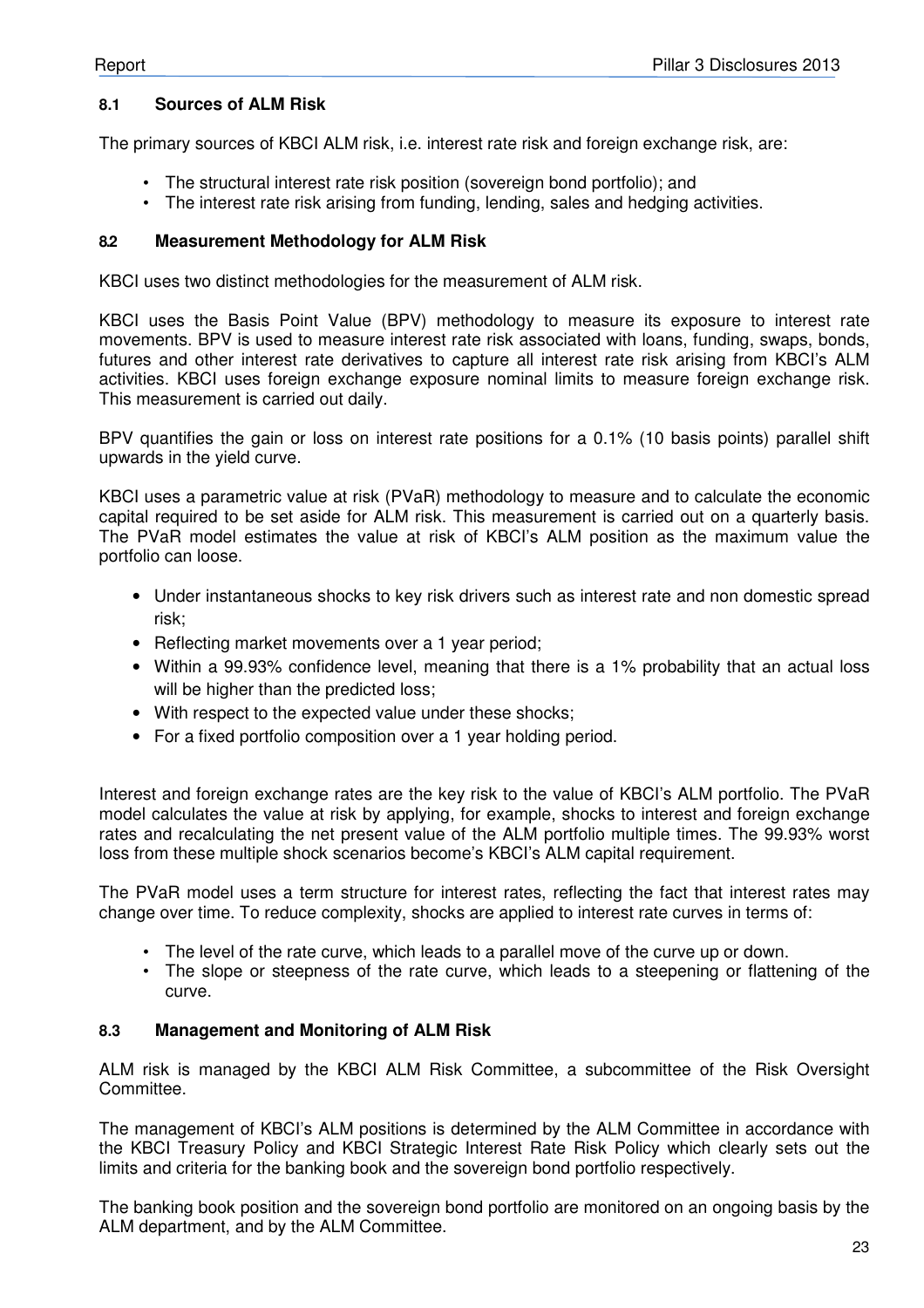#### **8.4 Mitigation of ALM Risk**

Capital is considered a mitigant for ALM interest rate risk as the crystallisation of such risk involves opportunity cost losses which impact on the capital base.

#### **9. Operational Risk Management**

Operational Risk is the risk of loss resulting from inadequate or failed internal processes, people, and systems or from external events. Operational risks include the risk of fraud as well as legal, compliance and tax risks. This definition is in line with the Basel Committee on Banking Supervisions consultative document on "Sound Practices for Management and Supervision of Operational Risk".

The impact of incidents on KBCI's and KBC Group's reputation is taken into consideration when establishing vulnerability to operational risk incidents.

KBCI is committed to adopting prudent operational risk management policies with the objective of managing the operational risks faced by KBCI within the KBCI risk appetite.

KBCI uses the Standardised Approach to calculate the regulatory capital for operational risk.

The capital requirement is calculated annually and is the sum of the previous three years' average gross income of each business line adjusted by a beta. The average the gross income is used to prevent major fluctuations in the operational risk capital charge.

The CRD sets out eight business lines allowable under the STA approach, three are applicable to KBCI:

- Commercial Banking
- Retail Banking
- Trading and Sales

#### **9.1 Strategy & Processes**

KBC Group has a single, global framework for managing operational risk across the entire group. This framework is embedded in KBCI and consists of a uniform operational risk language in group wide key controls, one methodology and centralised and decentralised reporting.

#### **9.2 Scope of Operational Risk Management**

The scope of the Operational Risk Management Committee covers all matters relating to operational risk, with particular focus on operational risks associated with internal processes, people, systems and external events.

The scope of KBCI's operational risk management also includes all subsidiaries and branches of KBCI.

#### **9.3 Operational Risk Governance**

The Operational Risk Management Committee (ORMC) assists the Risk Oversight Committee in relation to the operational risk matters by reviewing, recommending and/or making decisions as deemed appropriate.

Only the Risk Oversight Committee can change the functional composition of the ORMC.

KBCI line management remains responsible and accountable for the management of the operational risks incurred by the business areas for which they are responsible.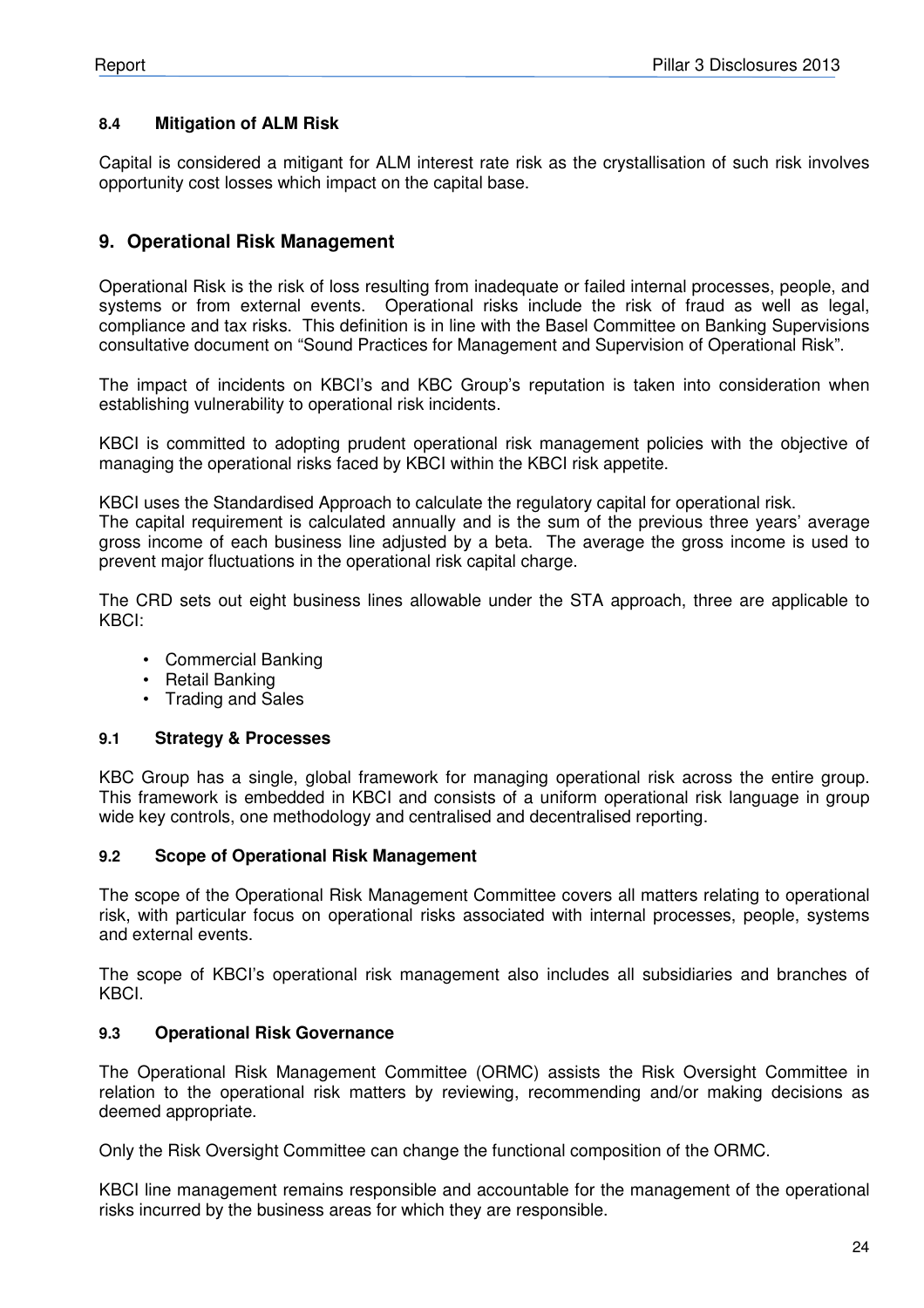#### **10. Business and Strategy Risk**

Business/strategic risk is defined as the risk of the potential negative deviation from the expected economic value of the organisation due to changes in the volumes and operational margins resulting from changes in the environment of the organisation and maladjusted or inadequately implemented strategies.

#### **10.1 Sources of Business/Strategy Risk**

The primary source of business/strategic risk is a change in the KBCI's market environment that results in a negative deviation from KBCI's expected economic value.

The secondary source of business/strategic risk is a maladjusted or inadequately implemented strategy that results in a negative deviation from KBCI's expected economic value.

KBCI also manages the business concentration risk associated with, for example, its distribution channels.

#### **10.2 Measurement Methodology for Business/Strategy Risk**

Business/Strategy Risk represents the volatility of revenues and costs due to the impact of changes in the market environment and/or strategic decisions. KBCI does not have a risk model to measure business/strategic risk, but in order to create awareness for this risk it is included in the ICAAP economic capital calculations.

The measurement is based on a high level estimation using a percentage of operating expenses. The calculations are based on a conservative external benchmark approach and validated on an annual basis by KBCI.

#### **10.3 Management and Monitoring of Business/Strategy Risk**

The Executive Committee manage KBCI's business/strategy risk by ensuring that the business model continues to be appropriate for the current and foreseeable market circumstances;

- Strategic management:
- Monitoring developments in key markets:
- Revenue and cost management:

The monitoring and control of KBCI's business risk is carried out by the Executive Committee and the Board in reviewing the stability of earnings and in considering the impact on these earnings of changes in the market environment and any strategic decisions taken by the Board.

The Board also reviews and approves annually KBCI's Alignment of Planning Cycles strategic document.

#### **10.4 Mitigation of Business/Strategy Risk**

Capital is considered a mitigant for business risk as the crystallisation of such risk involves a reduction in capital generation through lower profits or realisation of losses which impact on the capital base without proportionate decrease in risk assets.

#### **11. Reputational Risk**

Reputational risk is defined as the risk arising from the negative perception on the part of stakeholders such as customers, counterparties, shareholders, investors, debt-holders, market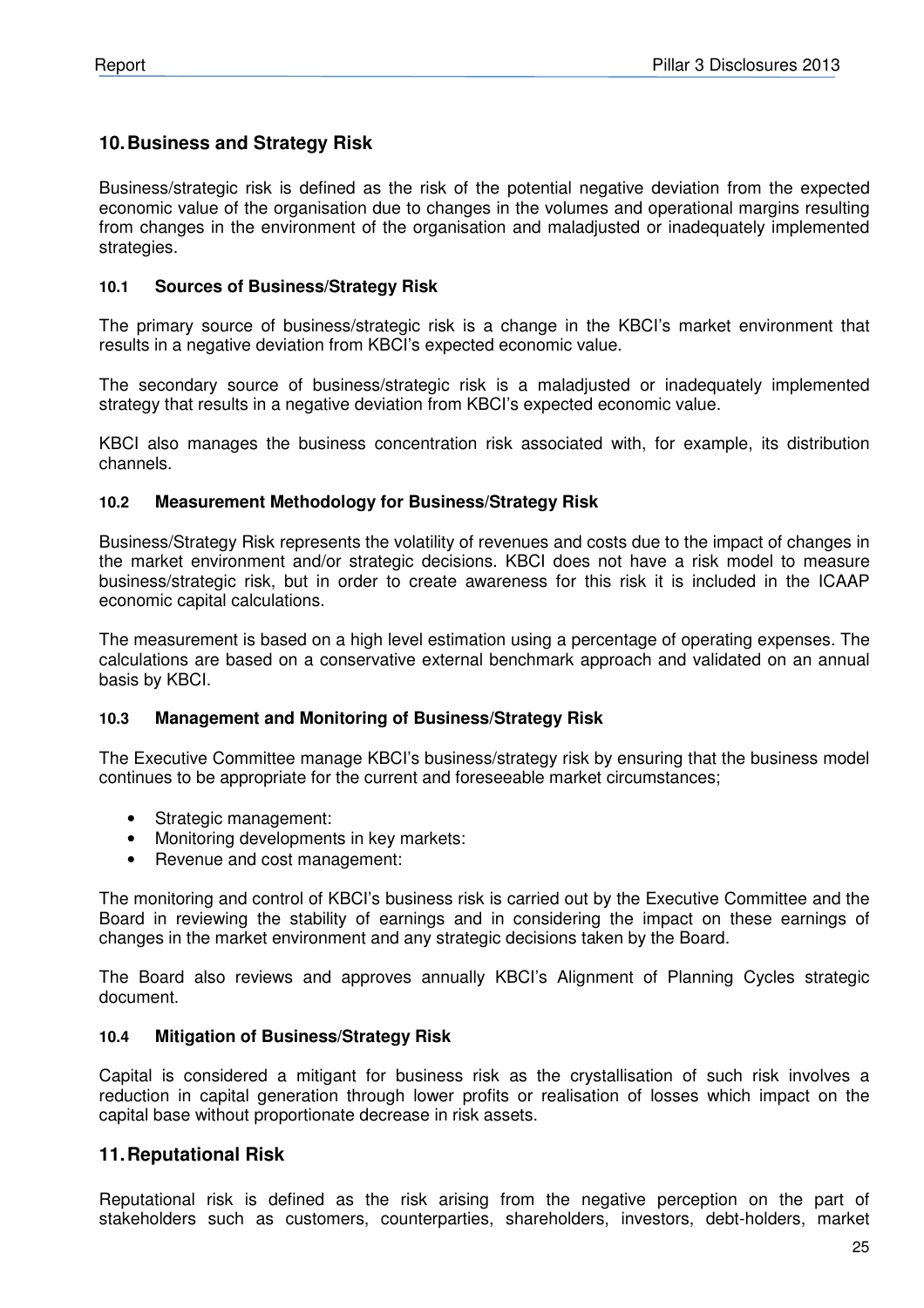analysts, other relevant parties or regulators that can adversely affect a bank's ability to maintain existing, or establish new, business relationships and continued access to sources of funding.

#### **11.1 Sources of Reputational Risk**

The primary sources of reputational risk are those activities or actions that can result in a negative perception of KBCI.

KBCI manages the potential impact of reputational risk on its business activities.

#### **11.2 Measurement Methodology for Reputational Risk**

The scale of the risk is assessed by the Board on the basis of the profile of KBCI in the Irish market, which reflects the nature and scale of the business activities, the size of the customer base and the market appetite of KBCI, and the conditions of the Irish market which is affected by the actions of all participants, e.g. financial services providers, customers, intermediaries, regulatory authorities, commentators, analysts etc.

#### **11.3 Management and Monitoring of Reputational Risk**

The Executive Committee manages reputational risk through controlled business processes, the Risk Management Framework, appropriate policies and procedures, the Staff Code of Conduct, market information, NAPP and operational risk monitoring.

The monitoring and control of KBCI's reputation risk is carried out by the Executive Committee and the Board in considering the reputational impact of the strategy and business activities of KBCI. The Executive Director responsible for Reputation together with the Marketing Communications Function and External PR advisors monitor and review potential reputational risk issues and activities. Market or media commentary relating directly or indirectly to KBCI is monitored on an ongoing basis by the Marketing department and reported to senior management, the Executive Committee and the Board Risk Committee.

The reports to the Executive Committee, ARC Committee and Board from the Internal Audit and Compliance functions include areas that are susceptible to reputation risk.

#### **11.4 Mitigation of Reputational Risk**

Capital is not considered a mitigant for reputation risk.

KBCI's corporate and social responsibility programme is an example of a pro-active mitigant in relation to reputational risk. KBCI's outreach into the community recognises that its good name and reputation is earned, managed and optimised based on its behaviour towards all stakeholders.

The procedure for dealing with events that could harm KBCI's reputation, such as the dissemination of inaccurate or misleading market commentary or media coverage, which includes the rapid, clear communication to relevant parties, is considered by KBCI to be the most effective mitigation for reputation risk.

### **12. Pension Risk**

KBCI's Pension risk is defined as the risk that a deficit could occur on KBCI's defined benefit pension fund which would impact on KBCI's capital base.

The source of pension risk is KBCI's staff defined benefit pension scheme. From the 31st August 2012, the Scheme closed to future accrual of pensionable service. There is no pension risk attached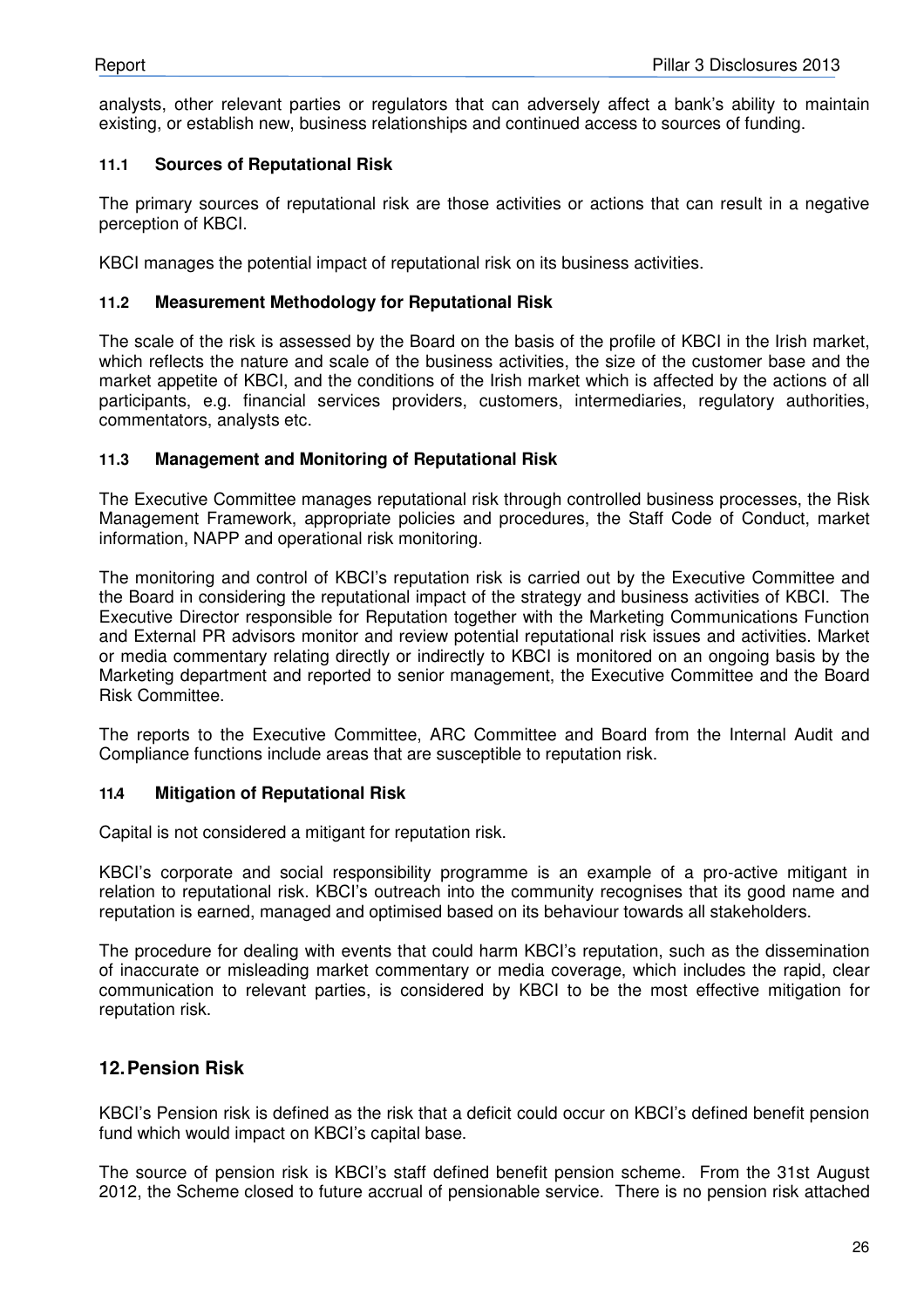to the new staff defined contribution pension scheme. Therefore, future pension risk is on a diminishing basis.

#### **12.1 Sources of Pension Risk**

The source of pension risk is KBCI's staff defined benefit pension scheme.

#### **12.2 Management and Monitoring of Pension Risk**

The Executive Committee manages pension risk in conjunction with the pension trustees by assessing the pension funding against the MFS requirement.

The monitoring and control of KBCI's pension risk is carried out by the Executive Committee and the pension trustees, and reported as required to the Board.

#### **12.3 Mitigation of Pension Risk**

Risk is mitigated by holding a diversified range of assets in the pension scheme

Capital is also considered a mitigant for pension risk. Capital would be assigned for any gap in pension funding as identified by the Minimum Funding Standard requirement. As at 31 December 2013 the scheme met its Minimum Funding Standard requirement.

#### **13. Stress Testing**

#### **13.1 Stress Testing Pillar III Disclosure**

Stress testing is an important risk management tool that is used by KBCI as part of its internal risk management. Stress testing is a means for considering how KBCI's risk profile and capital requirements can be impacted through adverse scenarios. Stress tests inform KBCI on the impact of changing hypothetical internal and external conditions on risk, liquidity and capital needs, any 'buffer' required to regulatory capital and the overall credit-worthiness of the KBCI portfolios.

Stress testing is an important constituent of KBCI's Risk Management Framework and KBCI uses stress testing to assess capital adequacy in relation to its material risks, including credit risk, ALM (interest rate) risk, operational risk, concentration risk and liquidity risk. Within the context of capital adequacy, KBCI carries out stress testing on its Economic Capital (ECAP) requirement.

All material risks, identified in the ICAAP, are subject to stress testing at minimum annually.

#### **13.2 Scenario Stress Tests:**

Scenario stress tests combine stresses on different risk types, to examine the evolution over time of aspects of financial measures like P&L, capital required and available liquidity, through a scenario which can be defined under normal (base case) or under stressed conditions, with the aim of triggering management decisions.

KBCI conducts a range of scenario stress testing with appropriate degrees of severity to inform management of possible outcomes. The exact combinations of mild/severe scenarios are determined by the stress testing requirements of the Risk Committee.

Scenario stress tests combine the impact on several material risks with the purpose of identifying KBCI specific vulnerabilities. Inter-risk concentration risk stress testing is included in the scope of scenario stress testing.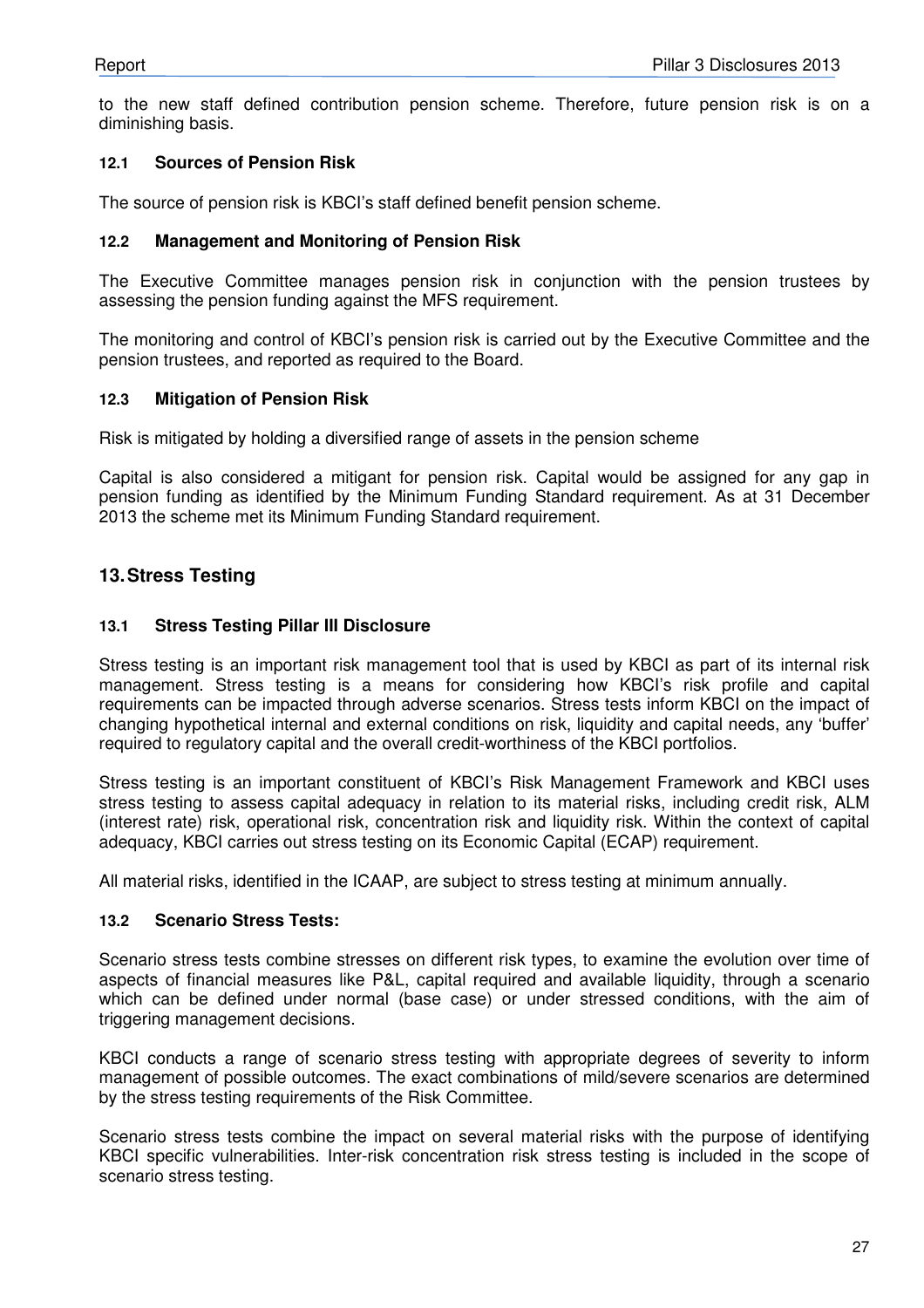#### **13.3 Sensitivity Stress Tests:**

Sensitivity stress tests are forward looking stress tests performed on all or a part of KBCI's portfolio, focusing on a single type of risk or a single risk measure and seeking to identify KBCI specific vulnerabilities. Intra-risk concentration risk stress testing is included in the scope of sensitivity stress testing.

A range of sensitivity stress testing may be conducted with different degrees of severity to inform management of possible outcomes. Over time, scenario stress tests consider all material risk types individually and address the main drivers of risk that KBCI is exposed to.

#### **13.4 Reverse Stress Tests**

Reverse Stress Testing is a risk management technique to complement the other tools in KBCI's risk management framework. It is used to determine what scenario or scenarios could give rise to a situation that threatens KBCI's solvency or ability to continue in business. Its objective is not to determine a level of capital that would be required as a mitigant of risk; instead the purpose of a reverse stress test is to provide a qualitative description of that event or confluence of events that would transpire and could subsequently lead to KBCI's closure.

A further objective of reverse stress testing is to provide a sounding board for the other elements of KBCI's stress testing program, in particular the firm-wide scenario type stress tests. The top-down nature of reverse stress testing should be able to identify potential business vulnerabilities, which may not be apparent from sensitivity analysis.

Reverse stress testing is a firm-wide test. In common with other types of stress testing, the principle of first round and feedback effects are factored into any macro-economic shocks to KBCI's solvency.

#### **13.5 Risk Specific Stress Tests:**

#### **Credit Risk Stress Testing**

KBCI performs credit stress testing based on a number of hypothetical economic scenarios.

Credit stress testing is performed at a portfolio or sub-portfolio level and consists of modifications of the baseline credit risk parameters, i.e. PD, LGD and EAD, to simulate credit quality migration based on the changing economic situation and measurement of the consequent impact on the regulatory capital requirements in line with the requirements of Basel II. A credit risk stress scenario may also stress collateral values as changes to collateral values may have a material impact on credit losses. PD and LGD movements may be stressed individually or jointly, depending on the needs of the scenario.

Credit stress testing results are reported to the Risk Oversight Committee and the Board Risk Committee.

#### **ALM (Interest Rate) Risk Stress Testing**

KBCI carries out market risk stress tests on interest rates and foreign exchange movements. Scenario analysis is used on a regular basis to analyse possible future events and to capture losses under stress situations as well as normal market conditions. Different scenarios are used to anticipate the impact of different curve movements (FX and Interest rate) and historical events in order to anticipate potential losses arising from these scenarios.

#### **Operational Risk Stress Testing**

KBCI performs a number of different stress tests on its operational risk. KBCI uses stress tests based on scenario analysis of hypothetical operational risk events to assess the adequacy of operational risk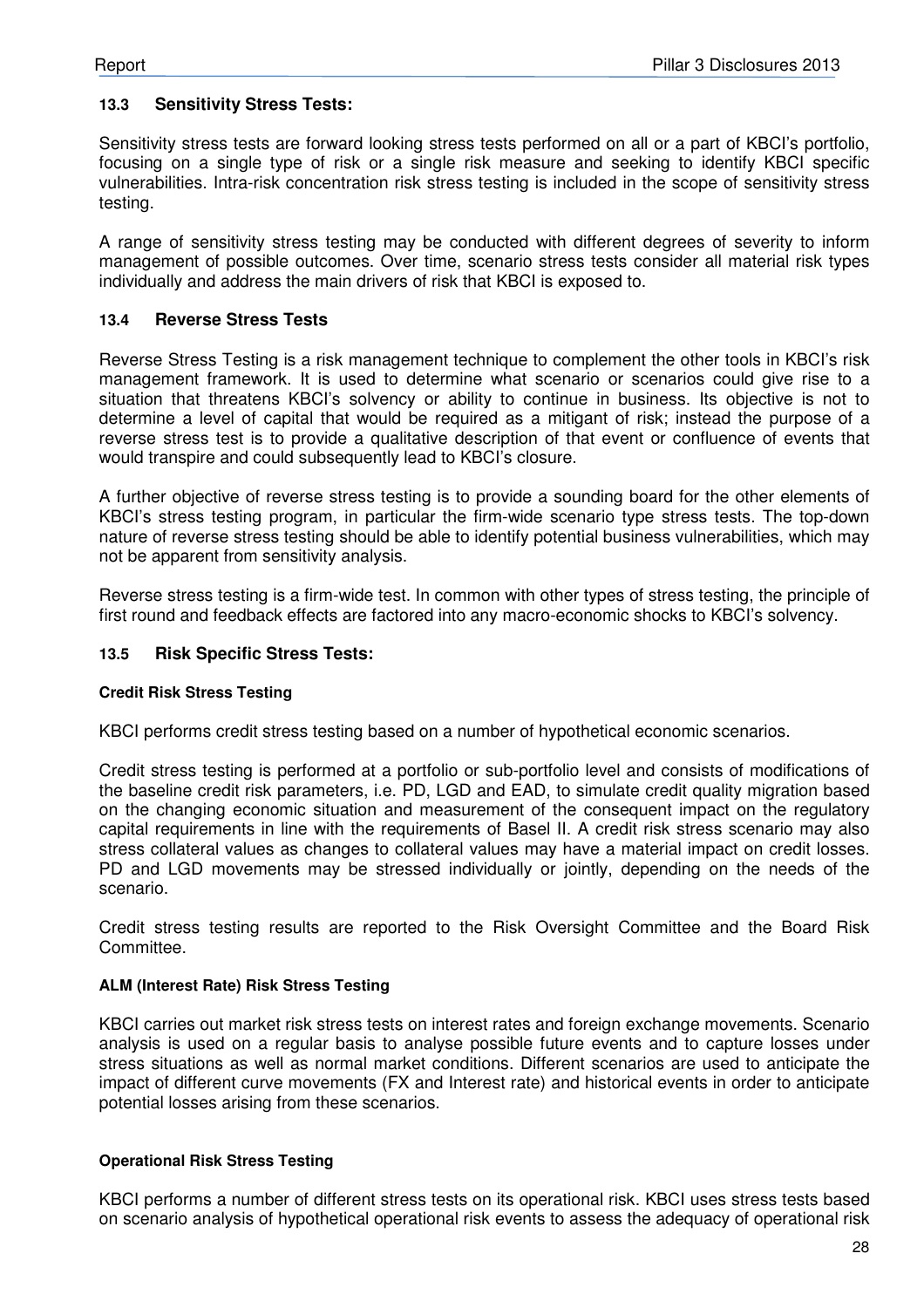capital. These tests may be informed by past losses and loss data, but the scenarios are essentially forward looking and may provide narrative on possible new losses that have not occurred in the past.

KBCI views the Business Continuity Test as a critical form of stress test for key operational risks, such as staff, technology and processes.

#### **Liquidity Risk Stress Testing**

KBCI carries out Liquidity Risk Stress Testing on a weekly and monthly basis. The liquidity stress testing covers all products in KBCI, in accordance with Regulatory requirements. Scenarios are conducted on point in time data, and stressed severely from there. Time horizons range from one to three months. The results of the stress tests are used to propose risk tolerances for cash-flow mismatches and determine appropriate action for breaches of predetermined tolerances.

#### **Concentration Risk Stress Testing**

In identifying suitable concentration risk stress scenarios, KBCI recognises that concentration risk may impact different risk in different ways, e.g.

- Credit risk large exposure concentrations, counterparty concentration risk, sectoral concentrations, geographical concentrations, collateral type concentrations, correlations between obligors and sectors increase in times of stress.
- Operational risk the use of loss data in identifying current high frequency medium impact loss events that could increase in frequency and impact in a stressed period
- Liquidity risk funding concentration on KBC Group, large individual depositors concentration,

KBCI also recognises the inter-risk types of concentration risk, e.g.

- Reputational and funding risk KBCI relies on its good reputation to attract customer deposits to diversify its funding risk and reduce its funding concentration.
- Operational and liquidity risk KBCI could have a concentration of operational risk in relation to a single counterparty, which could lead to increased liquidity risk.
- Credit and liquidity risk further haircuts on KBCI's liquid collateral could result in a reduction in KBCI's available liquidity.

As part of its overall stress testing programme, KBCI includes scenarios that specifically stress concentration risk to understand the impact of risk concentrations specific to KBCI's portfolios and business and funding models.

#### **13.6 ICAAP Stress Testing**

On an annual basis KBCI conducts the Alignment of Planning Cycles (APC) strategic forecasting process as part of its Internal Capital Adequacy Assessment Process (ICAAP).